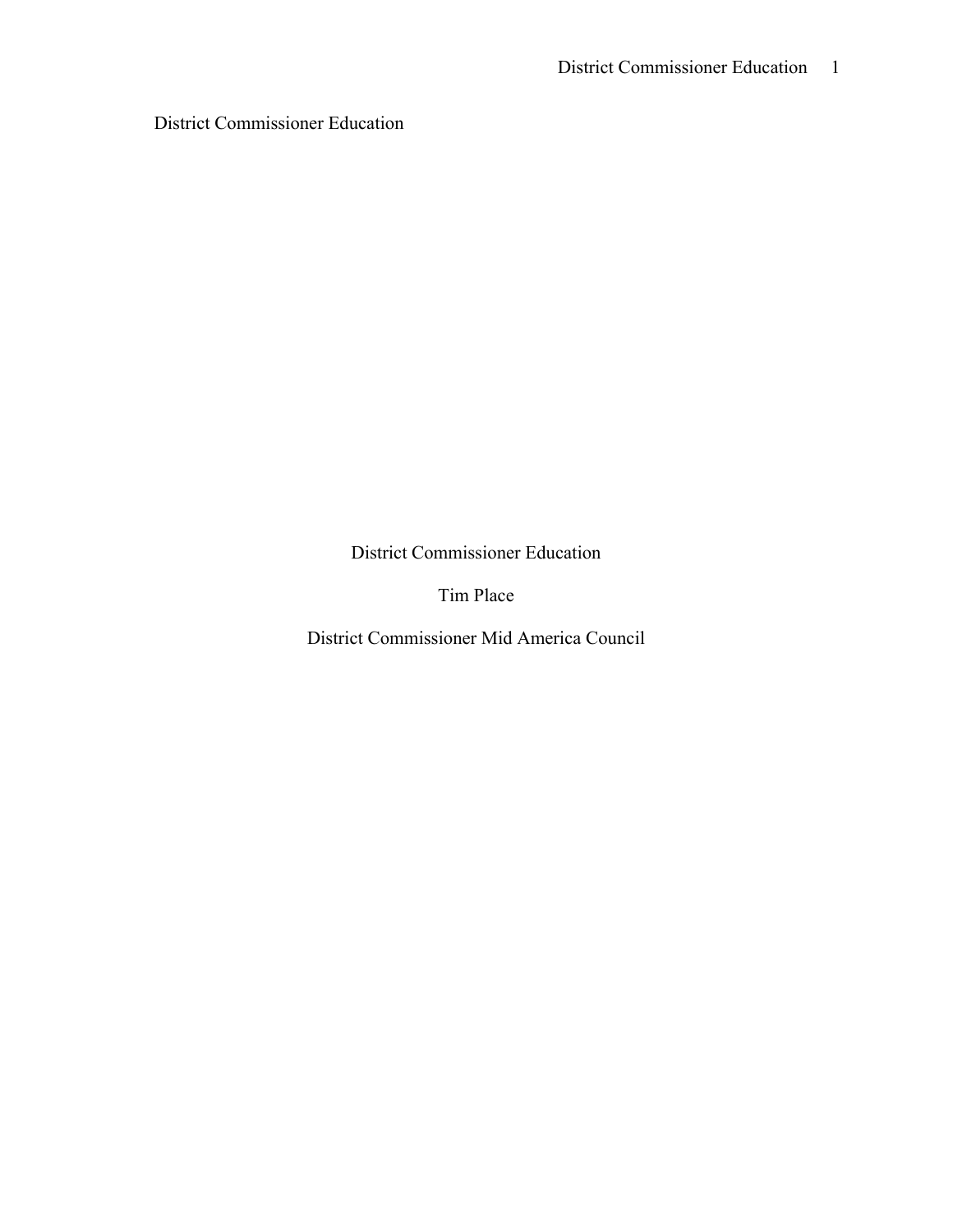# **Abstract**

The position of district Commissioner must understand the responsibilities of the Commissioners and how the District functions. Currently there are no formal courses for District Commissioners to educate them on the responsibilities of the position and the function of the District. Most District Commissioners that I have talked with either in this council or from out lying councils across the United States have the same story. Their training was either a short meeting or it is a self guided education. There exists today a need for Educating a new District Commissioner. An education to familiarize the person with the immediate needs of the Commissioner position, the skills needed to perform the job and duties that will be required.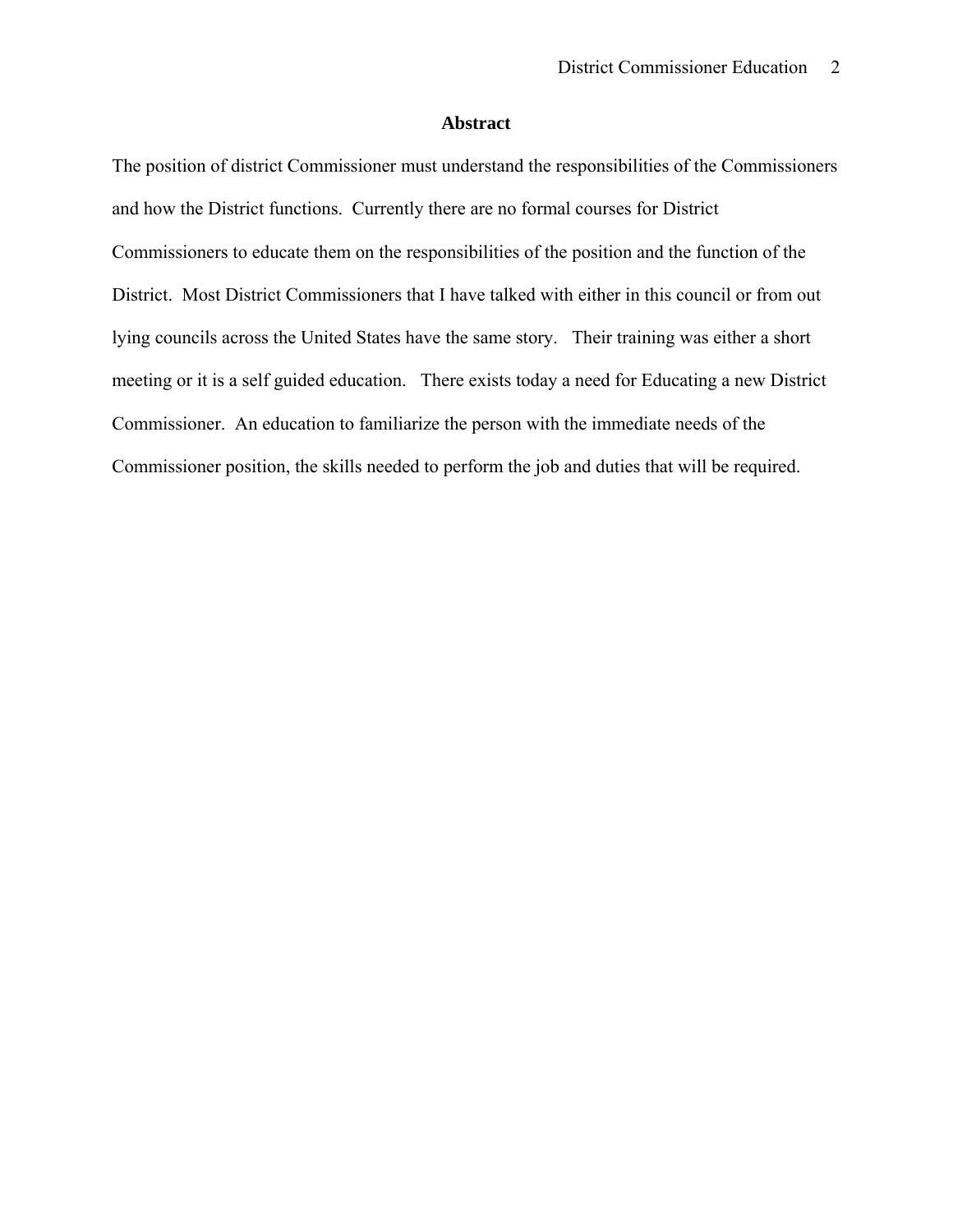### **Introduction**

#### **The first start is how did I get in this position**

 Please do not think you were the last name on a list or it was not your lucky day. You are the result of Extensive search of the district for the leaders that they need. You were nominated by your district for your skills, scouting knowledge and your dedication to youth.

 The district consulted their scouters for recommendations for a person that they thought contained the qualifications needed for a District Commissioner. You should have been approached by a district or council scouter whom you respected. This person should have asked if you were interested in accepting the position. An affirmative answer from you would be passed on to the Nominating committee. It would be up to the committee to decide to make the offer. The offer of the position would also need to be given the affirmation from the Scout Executive since this will be a position on Council Commissioner Cabinet. If you have accepted the challenge of the position then you have accepted the challenge of making your district better for scouting. You have accepted the challenge to offer the best scouting program for the youth of your district for today.

## **Where do I start**

The basic training I received for the position of District Commissioner was the same training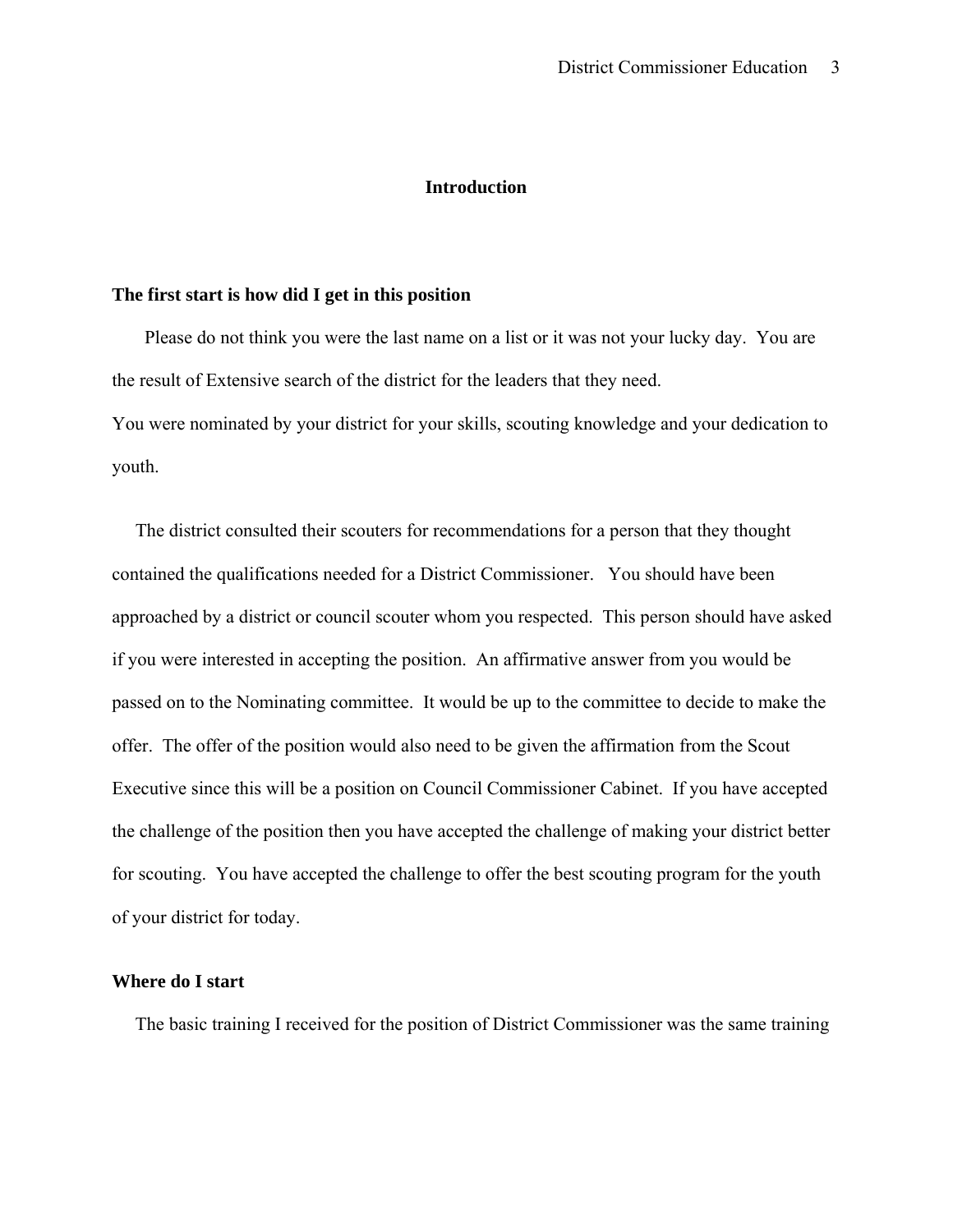many other District Commissioners received for the same position. It was a briefing over a long lunch with questions after words. The fate of the District and the ability to do what was needed for the district was left in my hands in less time than a Cub leader spends in Basic training. There is no fast start videos or DVDs that a Commissioner can watch that will explain what his duties are and how to achieve his or her goals. There are no single document that will explain roles and responsibility of the District Commissioner. Bits and pieces of the roles and responsibility of the District Commissioner can be found in multiple Boy Scouts of America handbooks and publications. The 'Commissioner Fieldbook for Unit Service' will give you information on what is a Unit Commissioners responsibility. The 'A handbook for District Operations' will detail the responsibilities of the District Committee, the positions of the Key 3 and their responsibilities. It will also include the different types of District meetings including the Commissioner meeting. The handbook 'The District: How the District Carries out Operational mission of the Council' will describe the function of the District and how the District Commissioner fits in. The handbook 'Administration of Commissioners Service' gives all the topics that should be covered with your Unit Commissioners and Assistant District Commissioners to make them better prepared for the duties of their position. There are many more publications each carrying bits and pieces of what a Commissioner is and what their responsibilities are..

 In any educational process a student must first evaluate what are the requirements and what is needed to broaden a person's knowledge of the subject. Our best start is to define what the District Commissioner's responsibilities are

## **District Commissioner**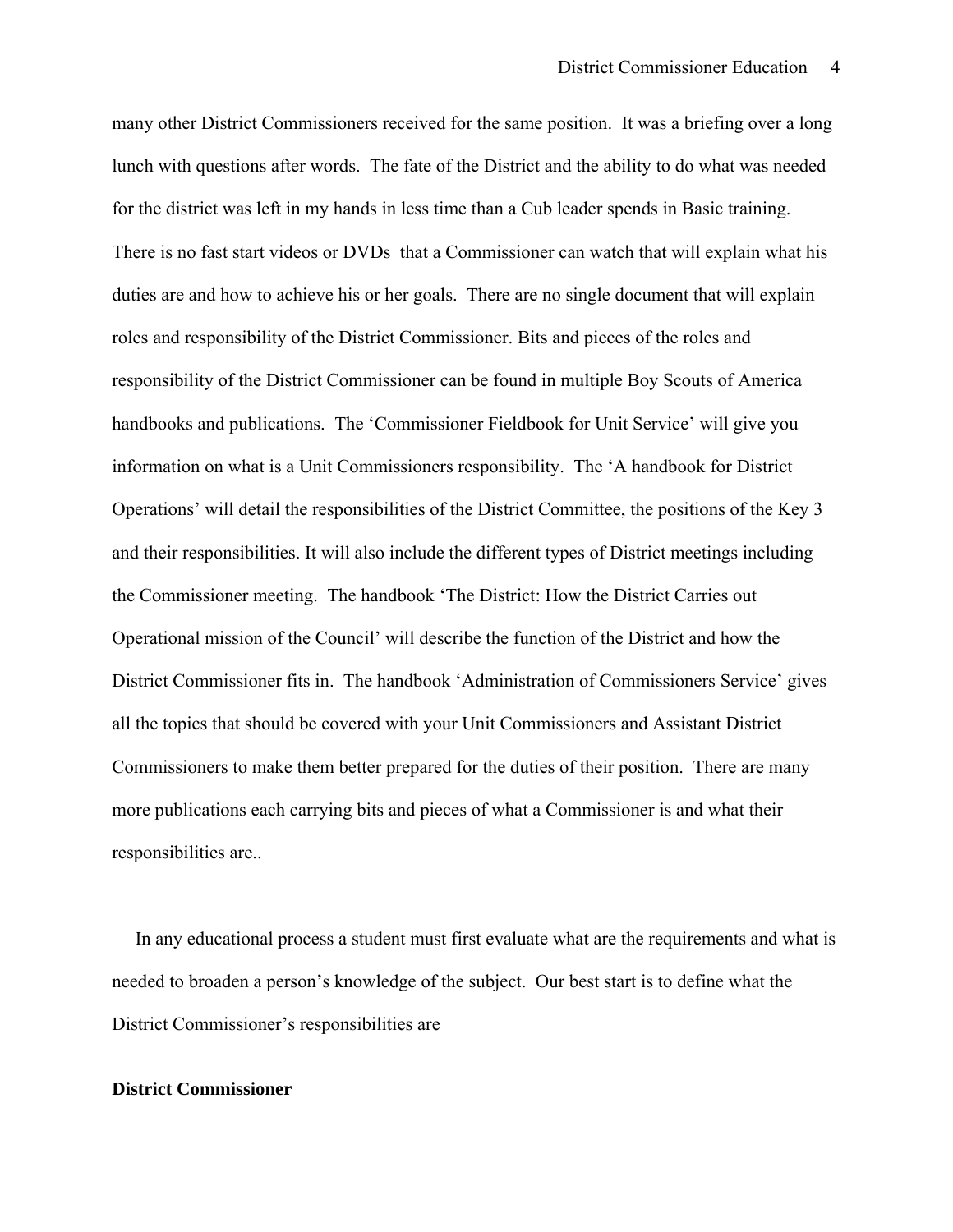The District Commissioner is approved by the council executive board, with the concurrence of the Scout executive, on the recommendation of the district nominating committee. The Scouter represents the district as member of the council Commissioner cabinet.

The District Commissioner leads the Commissioner staff:

1. Identifies and recruits enough of the right people as Commissioners so that all scouting units in the district receive regular, helpful service.

Recruit a full Commissioner Staff

Recruiting ADCs

Recruiting Unit Commissioners

- 2. Trains, coaches and mentors members of the Commissioner staff.
- 3. Supervises and motivates unit Commissioners to visit each unit regularly, identify unit needs, and make plans to meet unit needs.
- 4. Makes sure that every unit Commissioner is trained in the use of the Unit Visit Tracking System and uses it consistently.
- 5. Administers the annual Commissioner service plan, which gives specific purposes for Commissioner contact with units at designated times of the year
- 6. Oversees the unit charter renewal plan so that each unit registers on time and with optimum membership.
- 7. Guides roundtable Commissioners to ensure that monthly roundtables are well attended, and provides practical and exciting unit program ideas
- 8. Plans and presides at monthly meetings of the district Commissioner staff, and sets a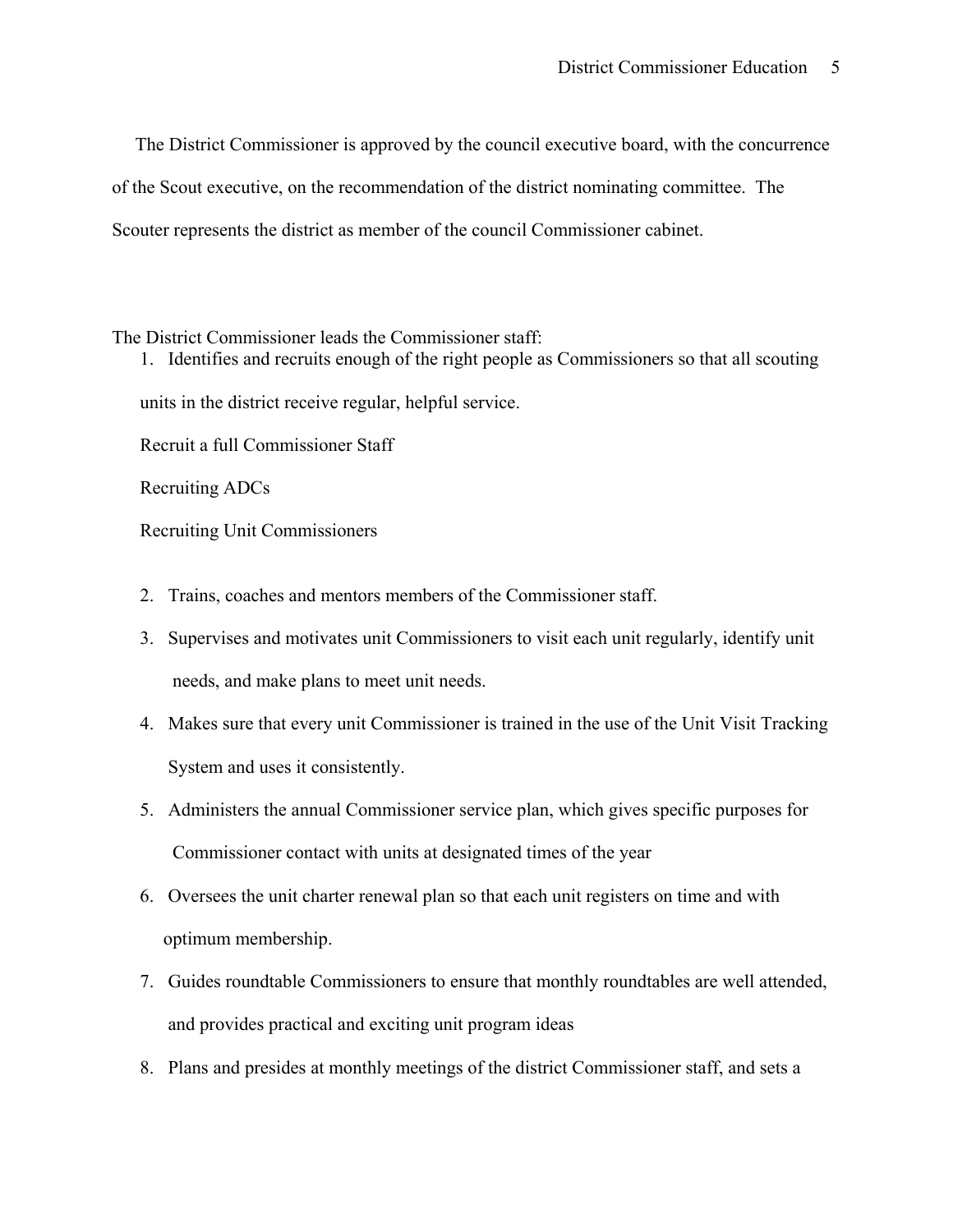good personal example of Scout uniforming.

- 9. Helps meet district goals.
- 10. Supports local and national Scouting policies, procedures and policies.
- 11. Attends district committee meetings to report on the condition of units and to secure specialized help for units.
- 12. Promotes the Commissioner recognition plan to all Commissioners.

# **Other Major responsibilities include**

- 13. Work with District Chairman and District Executive as a member of the Key 3
- 14. Represent the district as a member of the Council Commissioner Cabinet

Boy Scouts of America (2009)

## **Why Education**

In order for a District Commissioner to be effective they must understand their responsibilities and be able to execute their duties to their best abilities. Education will layout before the District Commissioners in an easy format just what is expected of them for this position. Without an education program for the District Commissioner we are tasking a person without a plan for them to succeed. An Education program for District Commissioners must include information and instructions on the following topics.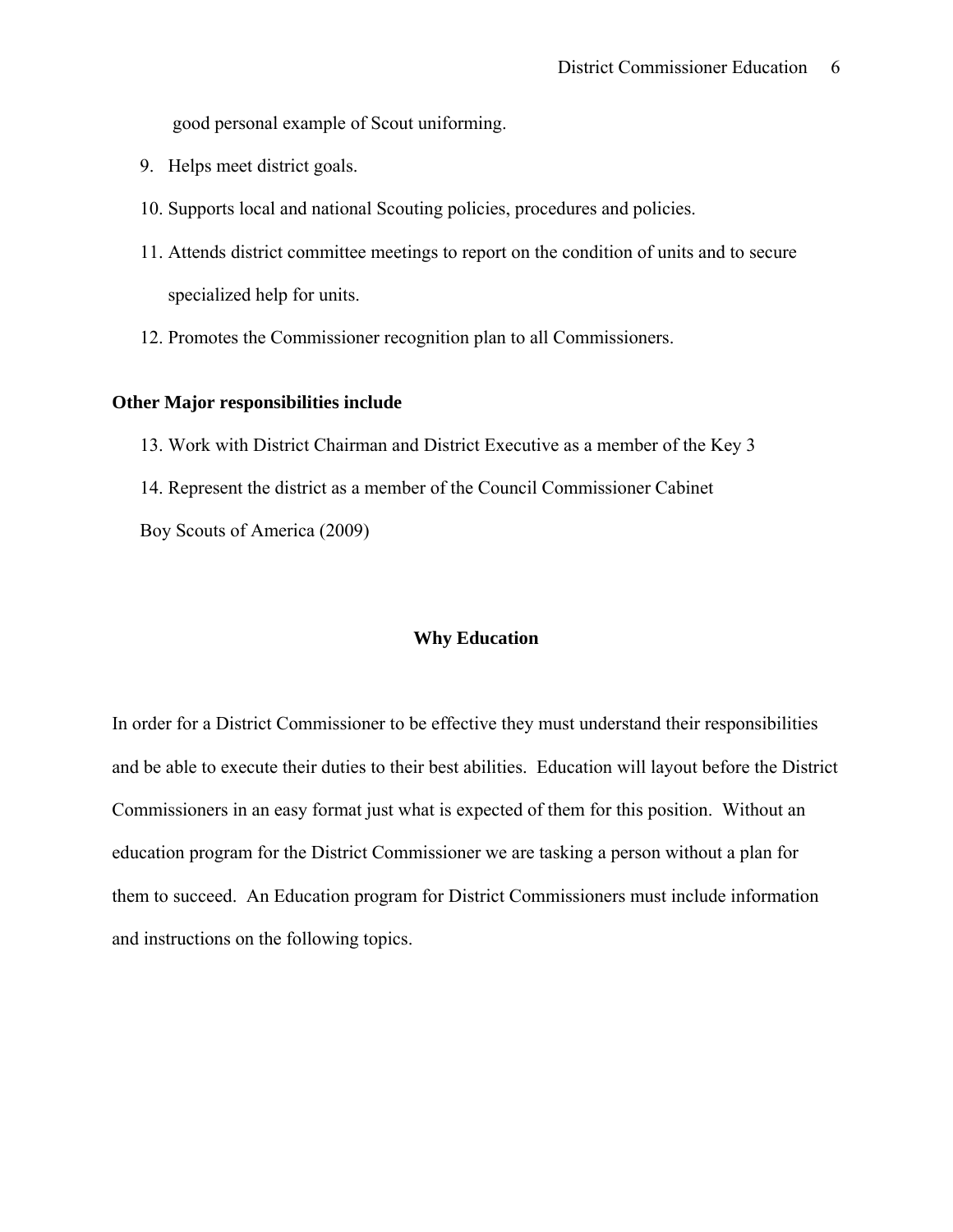## **Recruiting**

 A District Commissioner needs to recruit the personnel needed to run the Commissioner staff. There should be one unit Commissioner for every three units and one Assistant District Commissioner for every five Unit Commissioners. These are ideal numbers and will vary depending on the size and makeup of your district. A District Commissioner needs to recruit Assistant District Commissioners to make this work. It is their job to recruit and mentor the unit Commissioners that the district needs. You will need persons that have a good background in scouting for ADC. They usually are the dedicate people that you see at every meeting. They need to be enthusiastic about the scouting program and people that can impart that enthusiasm to others. Unit Commissioners need to be recruited at multiple levels. You need Commissioners with Cub Scout experience, with Boy Scout Experience and with experience with both. If you only recruit scouters that have step down from the Boy Scout side you may find that they do not have the Cub Experience that you need. You need to be open and recruit from both programs from the people that are transitioning either into Boy scouts from Cub scouts or those that are stepping down from a Boy Scout leadership position. If you recruit a person that is coming from Cubs you will be able to train them for the Cub side of the program and let them grow into the Boy Scout side as their son progresses. This will give them an opportunity to be a commissioner through the full scouting life cycle, Cubs and Boy Scouts. The leaders recruited from the Boy Scout side will be hard workers and will be willing to attend any of the Boy Scout events since they have been a part of that program. This gives you two groups to recruit from and they have many able people to fill the positions that you have. Roundtable is always a good place to start your recruiting from. Your Roundtable staff is a very good resource for recruiting. They are trained in the BSA program and they know the people that are attending. Use them as a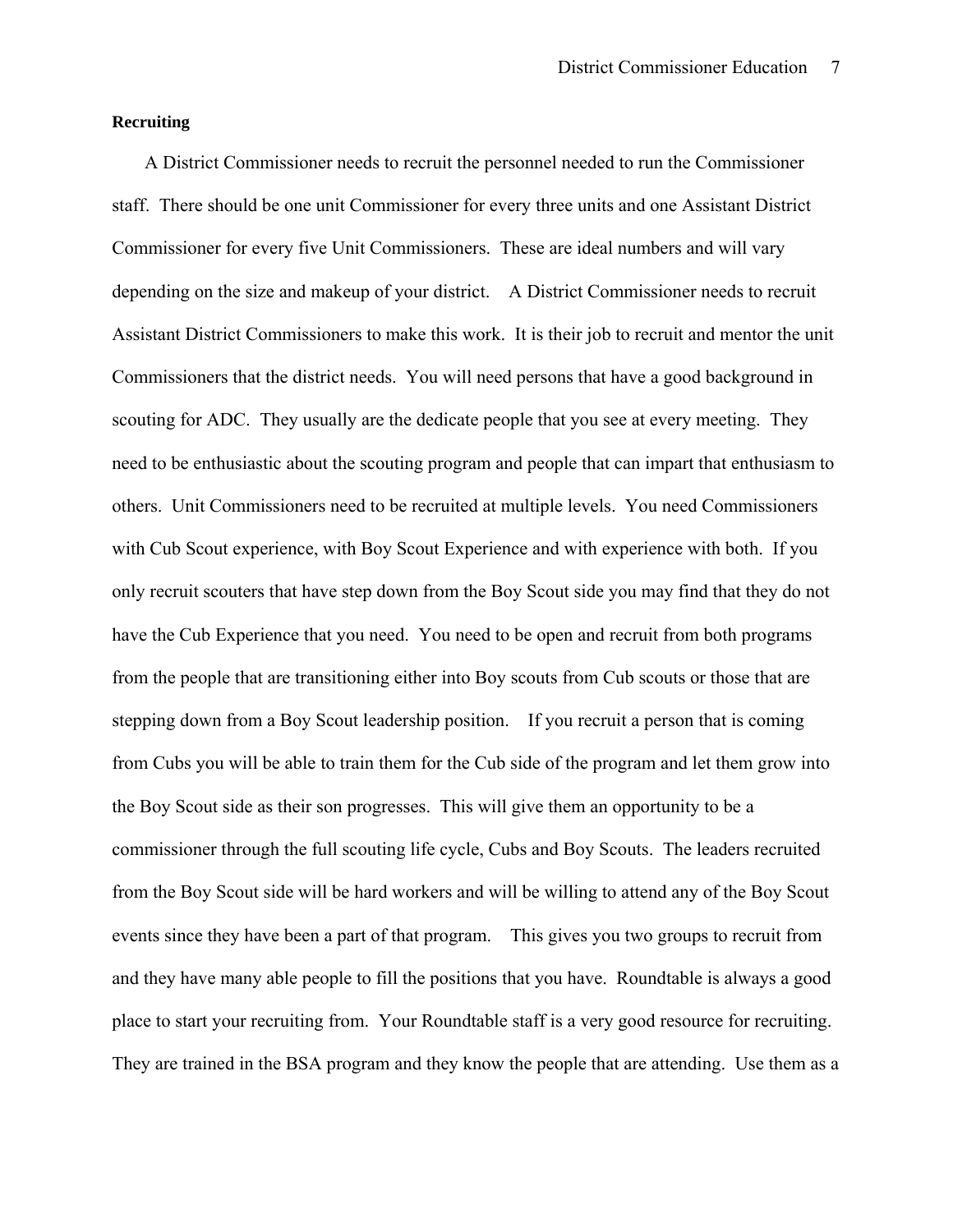recruiting tool to find who they think might like to join he commissioner staff and who is a potential candidate.

## **Training**

 A District Commissioner's job is to further the education of their Assistant District Commissioners, Unit Commissioner, Roundtable Commissioners and Roundtable Staff. The district Commissioner should provide a training session at each of the Commissioner meetings. These sessions should run 20 to 30 minutes and cover one of the topics in 'The Administration of Commissioner Services' or 'The Commissioner Fieldbook for Unit Services'. The District Commissioner may deliver the training or one of the ADC's that they appoint. It should be relevant to what is happening with the units or for what is coming up for the district like the topic 'How to do Re-chartering'. All new Commissioners should go through a Commissioner Basic within two months of taking the position. It is the District Commissioner who will facilitate this or arrange for the course to be offered. The district Commissioner will also will promote College of Commissioner Science and help recruit instructors from their district. This is a continuing education for your Commissioners and your staff. It will benefit your Commissioners and your district. Training courses for all levels of Commissioners are offered by the BSA at Philmont Scout Ranch every summer and any Commissioner is welcome to take the course. Training is essential for all Commissioners at every level to do their job. Just as Cub and Boy Scout leaders are asked to train so they are aware of their responsibilities and how to achieve a good program so too are Commissioners asked to train to improve their knowledge of the program and to help them with the dynamics of a good unit.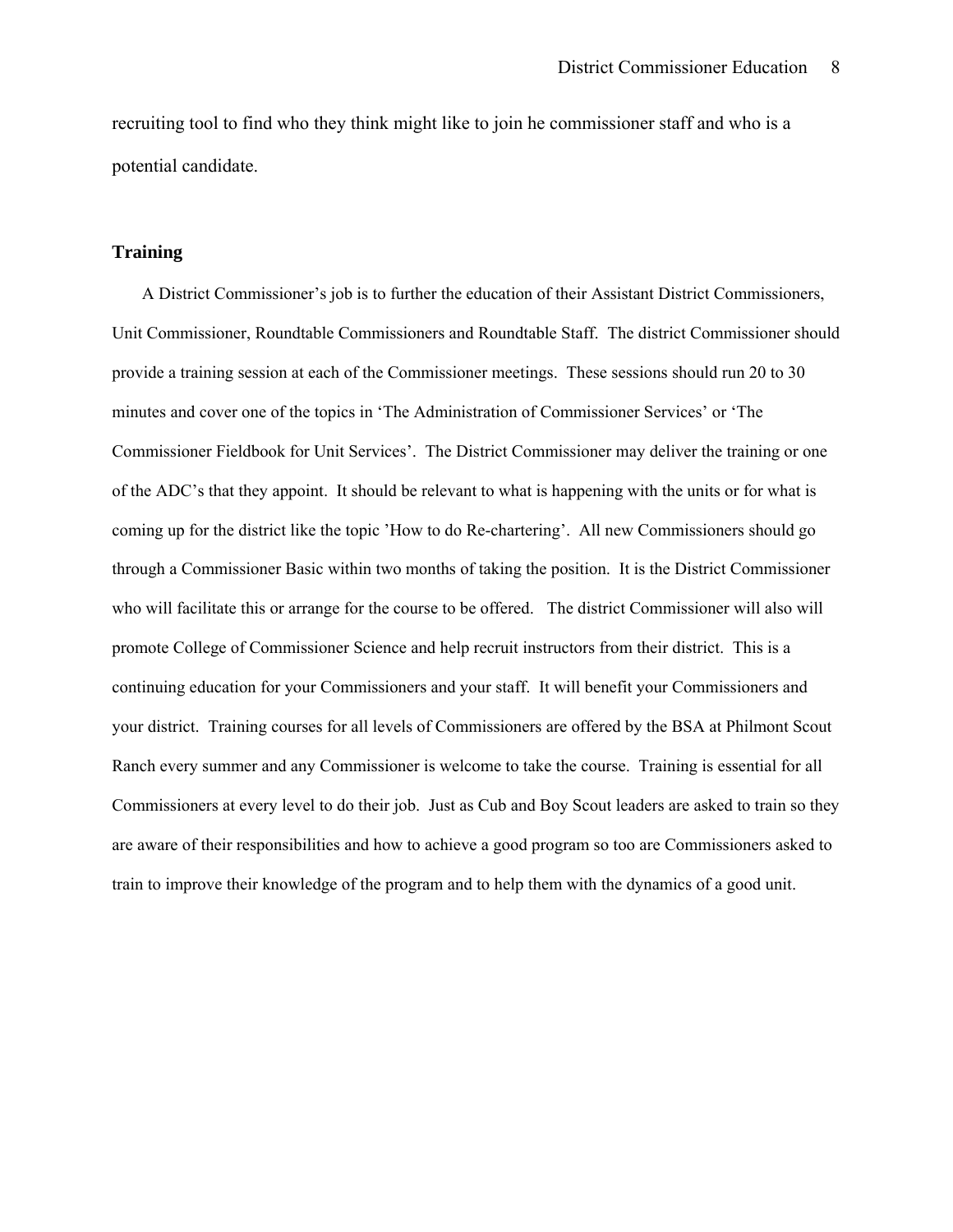#### **Supervises and motivates unit Commissioners**

 A district Commissioner and the Assistant District Commissioners should be checking with the Unit Commissioners each month to see if visits have been made to their units. It is essential that visits be made to each unit at least 6 times in a year to see how the program is working for the unit. Commissioners should discuss if there is any difficulty in meeting with the units. If there are difficulties see if there are simple changes that can be made to alleviate the issue such as conflicting meeting times. This is the time for individual instructions and for positive reinforcement for the unit commissioner and the job they are doing.

#### **Unit Visit Tracking System**

 All visits should be logged into Unit Visit Tracking System. A visit may be at unit meeting, the Committee meeting, out at camp, it may be an encounter with the unit leader at the Scout store or at a scouting event. It is a time to check on the health of the unit. District Commissioners should be able to see their entire district on the UVTS network. They are able to read any entry for a unit or they are able to do entry for any unit that they talk with. ADC will also have this ability. The District Commissioner when they are looking at all the entries should be is reading all the comments from their Commissioners to find if the unit needs any special help from the District Committees. They should make a special note if any are found and bring the note up to the committee at the District Committee meeting. One example would be that a Unit Commissioner found that all of the leaders in their were just recruited and none of the leaders have had any training. This message should be relayed to the training committee at the District committee meeting that the unit needs training to succeed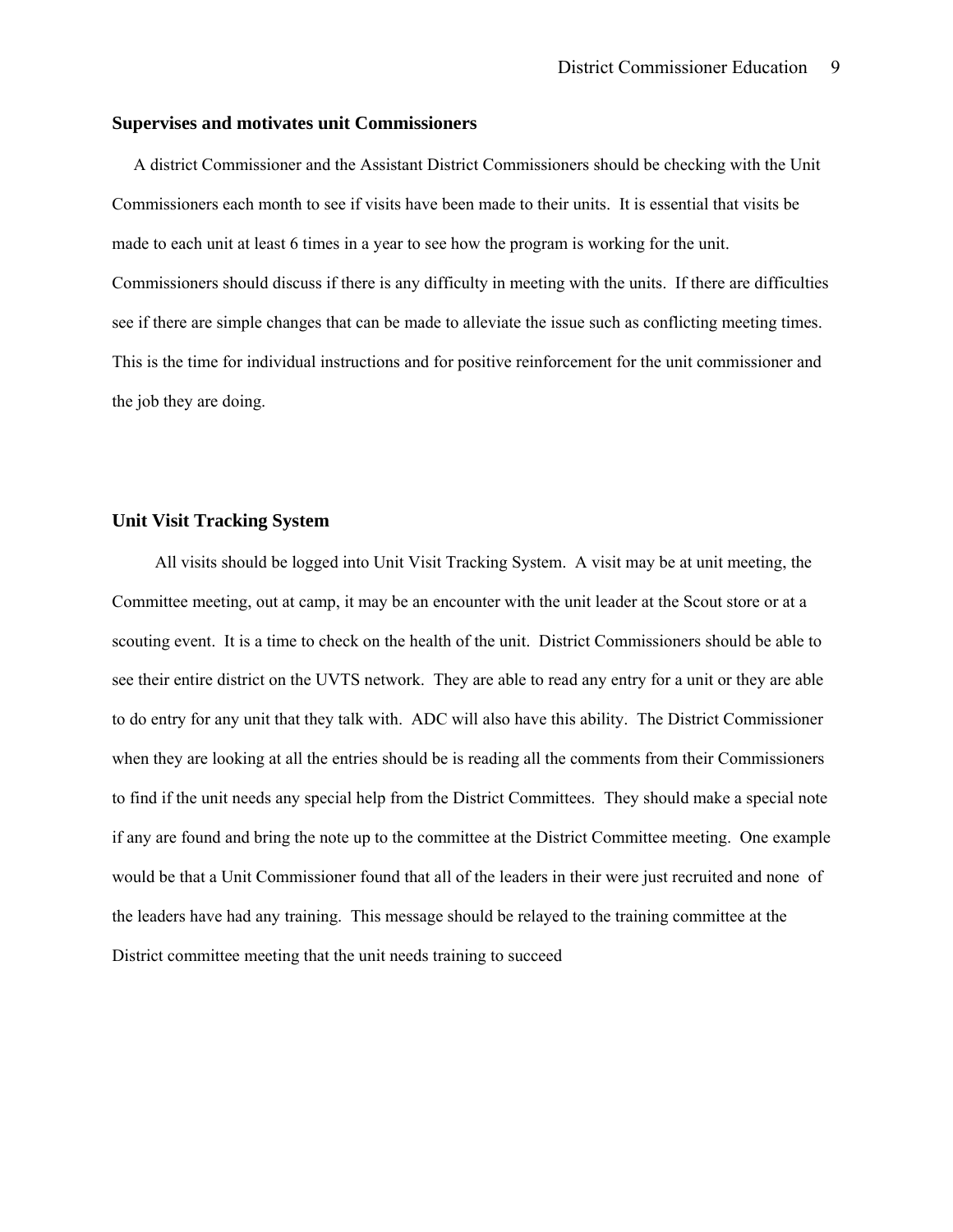#### **Administers the annual Commissioner Service plan**

 The Annual Commissioner Service plan will start with a self evaluation for each unit. The yearly Self Evaluation should be at every level of scouting both at the unit level and the District level. The Unit level self evaluation allows the Commissioner to talk with the unit about Membership Inventory. What is the membership after their recruitment and what is their membership after crossover. Uniform Inspection should take place once a year and the Commissioner can help the unit to do this. Journey to Excellence should be a discussion point for the Commissioner each time they meet their units. The JTE is a picture in time as to how the unit is doing and what they need to accomplish by year end. This type of check up also applies to the District. We should be evaluating where we are in our plan to achieve quality status and what we need to accomplish our goals. What are our Unit Leadership Inventory needs? This needs to be discussed with the units to see if they have enough adults for two deep leadership and how they can recruit more parents when needed. Recruitment is also a District issue. The question must be asked do we have the manpower to run the District and have we filled all the positions that are needed to operate the District. Charter presentations should be held by the Unit Commissioners for the Units and Charter organizations when the charters are received back from national. All Units should do Program Planning every year to plan for upcoming events. A calendar of the events should be given to all the parents so that they can plan on attending and to help forecast the cost for the year. This should also be done at the District level to give all the units information as to the upcoming district events so they can add them to their unit's calendar.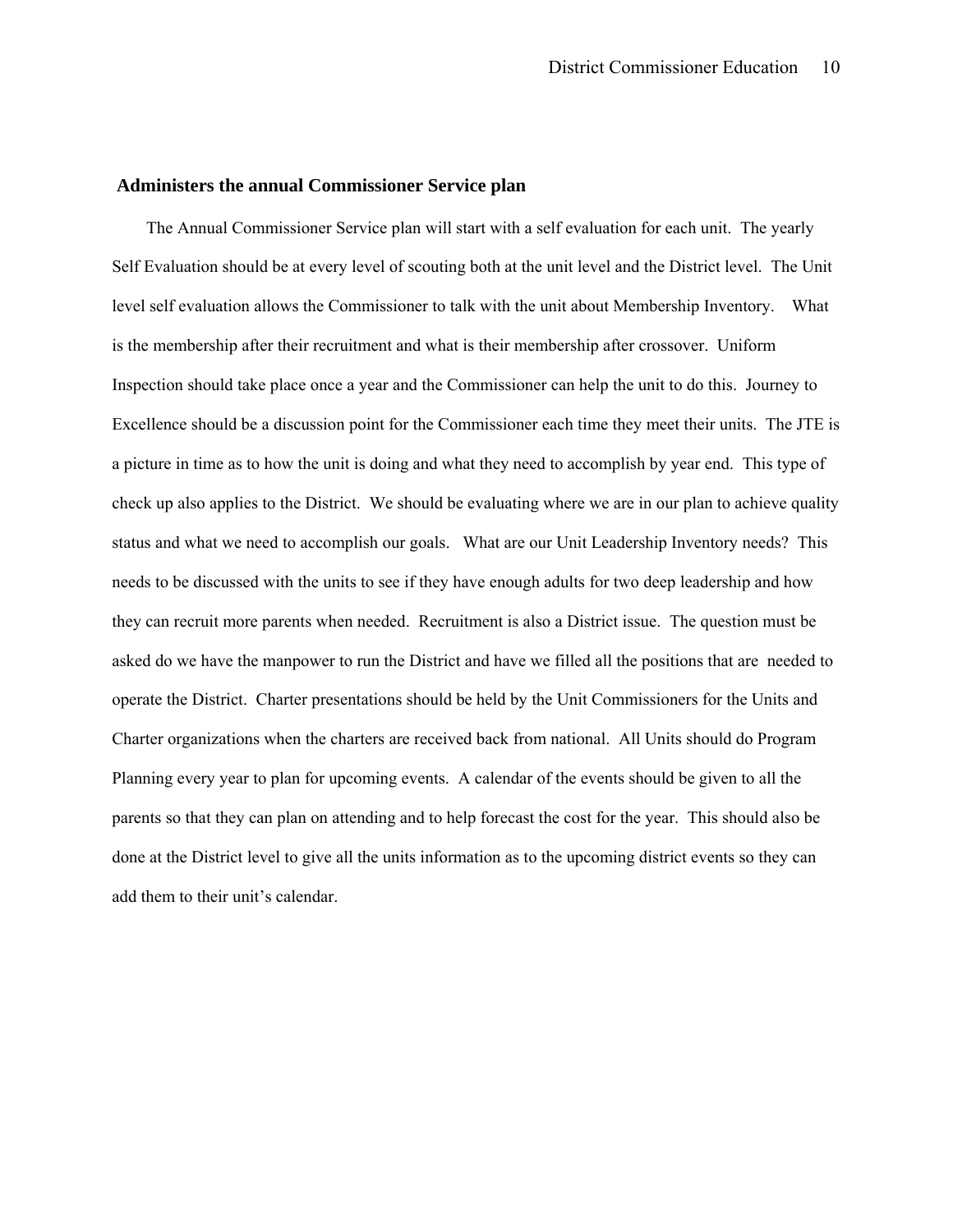#### **Oversees the unit charter renewal plan**

 The District Commissioner should have a plan in place to educate both the Commissioners but also the units in how to complete the paper work needed for Re-Chartering with the Boy Scouts of America. An ADC should be appointed to be in charge of educating and running classes in Re-Chartering. The Scout office will provide Re-Charter updates two months before the Re-charter due date to help in the instructions. This ADC will also be addressed as registrar for the district.

 The District Commissioner should work with the District Executive(s) to coordinate contact with units that are late in turning in their paper work to make sure that units have all the help they need and that the units are not dropped. The Commissioners should help with all units that are in pending status to get necessary changes or signatures.

#### **Guides Roundtable Commissioners**

 The Roundtable Commissioners are the education portion of the Commissioner Staff. They are the first contact with the Commissioner staff that most units will have. They need to be knowledgeable about the Scouting program enthusiastic and be able to do presentations. Round Table Commissioners are listed as administrative Commissioners same as ADC. They should have the same access to the UVTS systems ADC's have. As district Commissioner you must remember that the charge of the Round Table staff is top present educational scouting topics for the unit's secondary education. Cub Roundtable should be presenting a program for the unit leaders of what is planned for the next month for each of the cub levels. They should be providing what is needed for Pack meetings, Den meetings, Webelos meetings and anything needed for Tiger Cubs. The Boy Scout Side should be providing useful information about what the Troop can be doing, such as High Adventure programs. Programs can be offered about how to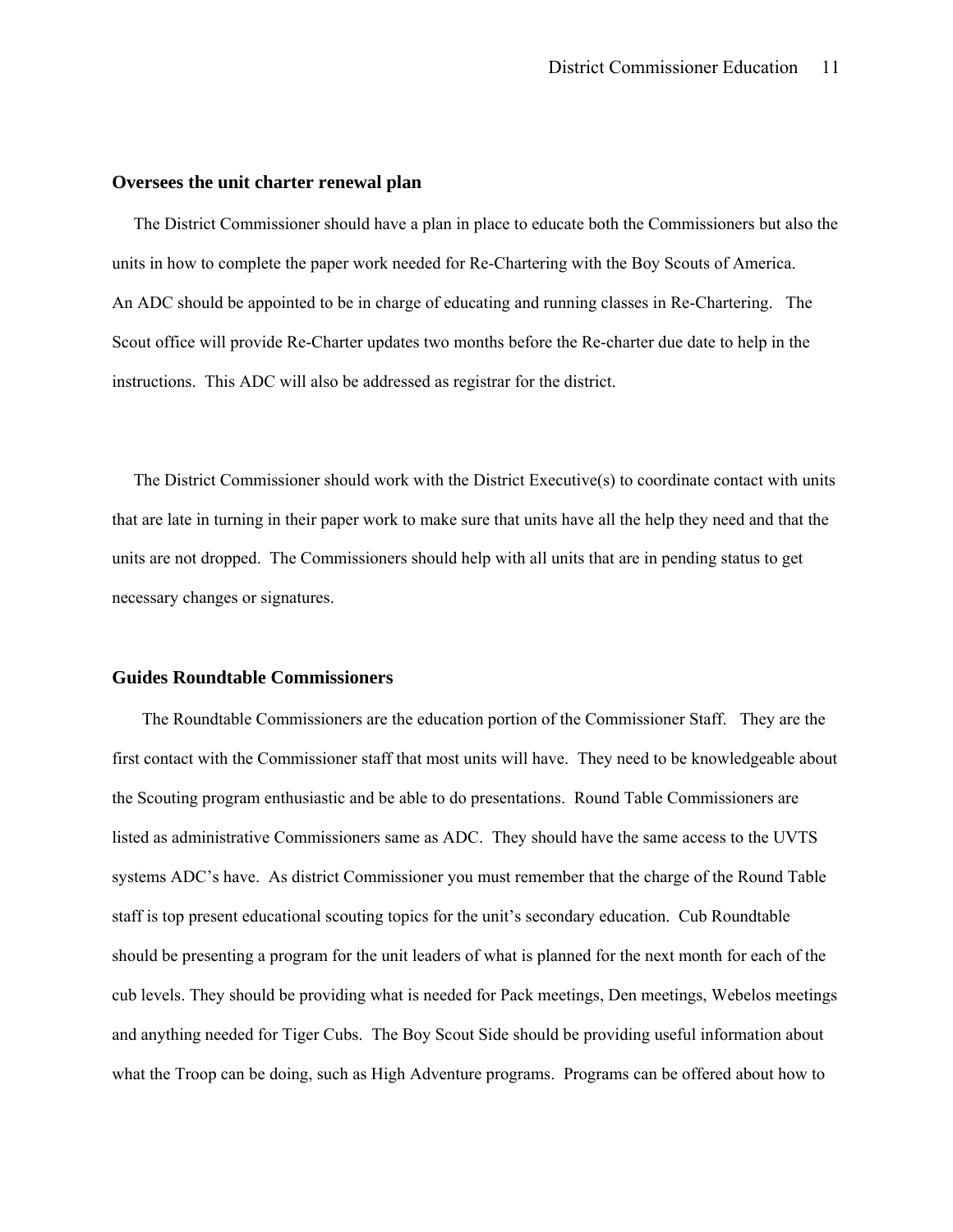use Order of the Arrow with their troop. Since the Boy Scout troop is boy run the classes are not for how boys should run the meeting, but for scouting programs and information for adult leaders such as physically challenged scouts or practices and policies that must be followed for the Boy Scout Program. The District Commissioner will usually appoint an Assistant District Commissioner to oversee the different divisions in the Round Table Staff. This ADC will help coordinate meeting space and time allotted for each group. They will also coordinate the General session for Round Table and the time allotted for announcements.

#### **Plans and presides at monthly meetings of the district Commissioner Staff**

 The District Commissioner meeting is a chance for all Commissioners to come together to discuss their monthly visit with their units. There should be time allotted in each meeting for the unit Commissioners to meet with their ADC to discuss the health of the units that they visit. It is a time that the ADC can impart some individual training with their Unit Commissioners. The District Commissioners should allow the time and encourage the exchange of ideas with their Commissioners. The meeting should also contain updates from the Key 3 meeting for any Commissioner issues or any committee changes that affect the district or the Commissioner staff.

 The District Commissioner should plan for a twenty to thirty minute training segment. This should be put on by one of their ADCs. It should be a current topic of interest, a topic for upcoming events like Re-Charter or something to inspirer and help with self motivation. A District Commissioner meeting must always be planned. Never walk into a meeting with nothing planned just because it was scheduled. Your Commissioners have invested their time to attend your meeting and you owe them the best you can deliver to make it worth their while to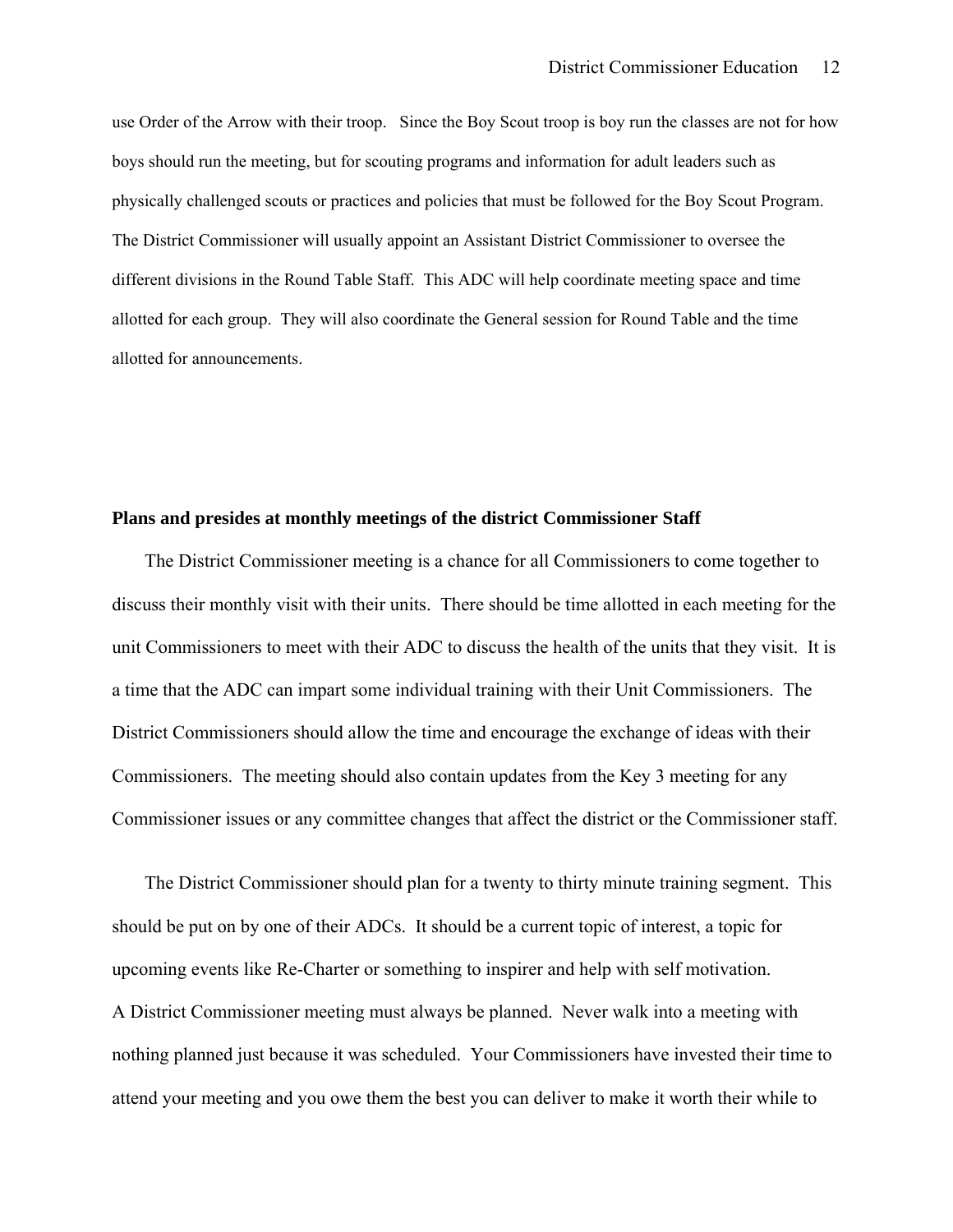attend. A District Commissioner always sets the example for their Commissioners by wearing a full scout uniform. The District Commissioner is the Chief scouter for their district and their attire should reflect commitment.

# **Helps meet district goals**

 The District Commissioner will work with the District Executive and the District Chairman to achieve the District Goals. Each member of the Key 3 has their assigned duties. The District Commissioner is tasked with the Commissioner Staff. The District Chairman I tasked with recruiting and maintaining the committees. The District Executive is tasked with selling the Scouting program to Charter Organizations. Between the three divisions we all strive to do our part to help the District achieve. The District Commissioner will often be asked to consult on matters of the district issues and goals. These issues may be committee issues or questions that the District Executive has but being the Chief district scouter the District Commissioner will be asked to give advice in the direction that should be taken. It may be about where the next Pack should be open or how to recruit new adult leaders for the Unit. The District Commissioner is a resource with years of scouting experience. If they are not they should gather Assistant District Commissioners with experience to help with the consulting. The primary district Goal the Commissioner will be involved in will be the Journey to Excellence for the District. They will have input in the amount of visits their Commissioner staff is making. This will add to totals for the Journey to Excellence. They will also be able to consult or give advice on how to achieve the other portions of the Journey to Excellence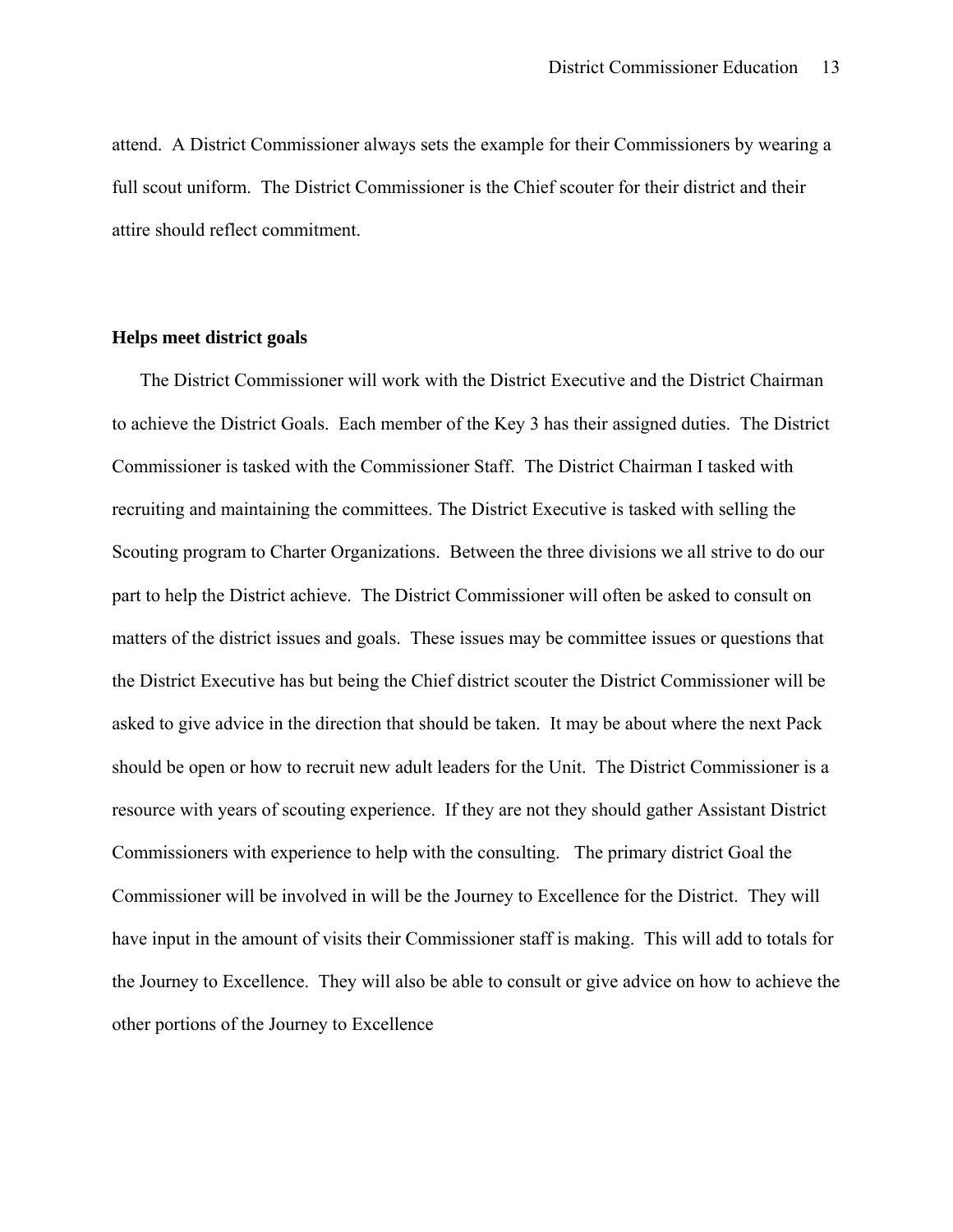### **Supports local and national Scouting policies, procedures and policies**

 The District Commissioner is the Chief district scouter and must obey all scouting rules and regulations. They must also make sure that all scouting rules and regulations are enforced in the district by all scouters and their units. Any changes that are bought in from national, the District Commissioner will assist to implement within the district with the help of the Commissioner staff.

# **Attends district committee meetings to report on the condition of units**

 The District Commissioner will attend all District Committee meetings representing the Commissioners and staff. It is the job of the Commissioner to present any information of units that are struggling or have specific problems that Committees can help to the District Committee. The process is that Commissioners will visit units to ascertain the health of the unit. Any issues that that the Commissioner finds that may need help, the Commissioner will enter in the UVTS system with comments. Administrative Commissioners reviewing the UVTS logs should garner any information that indicates a unit needs specific help. This information should be presented to the appropriate committee at the District committee meeting.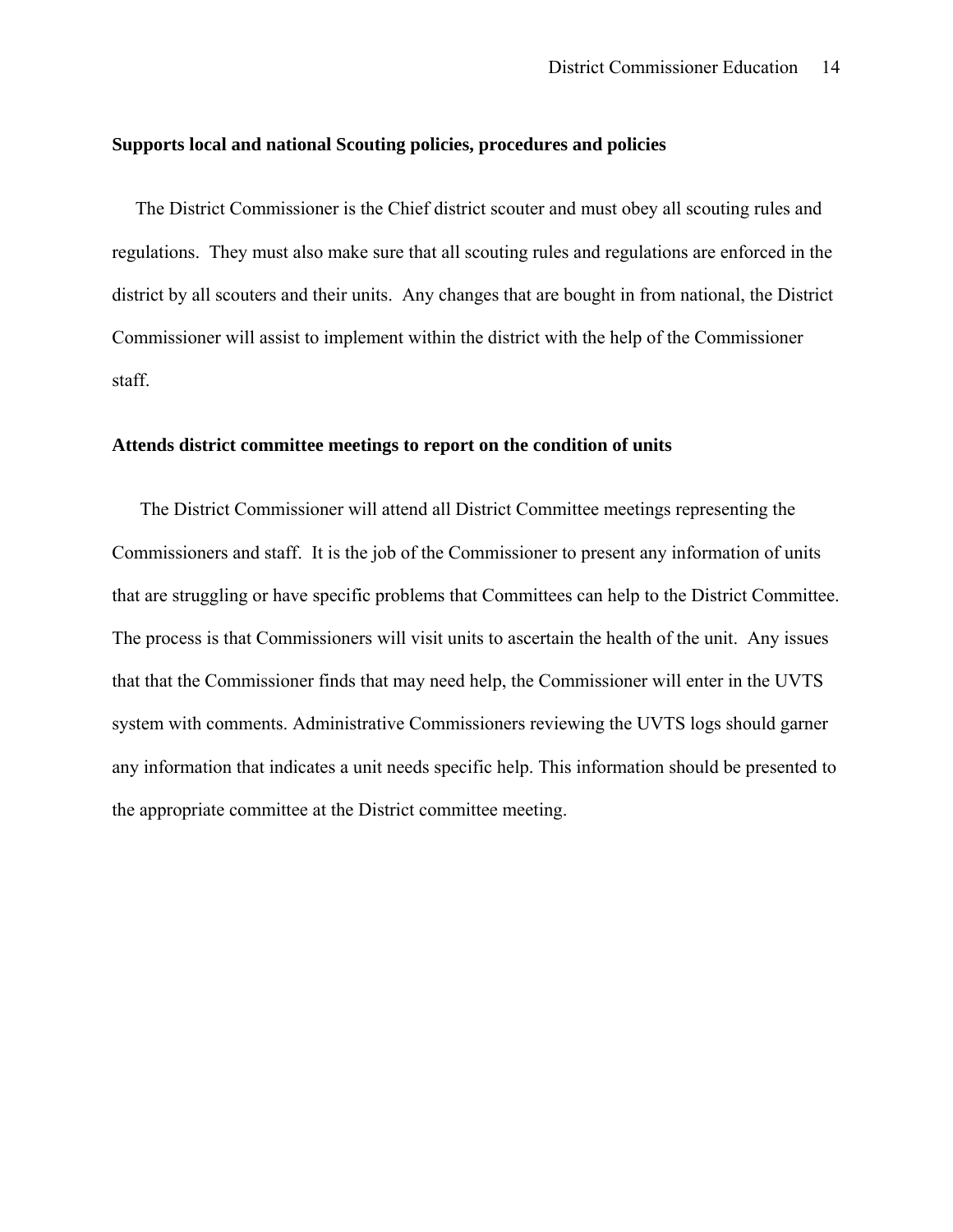#### **Promotes the Commissioner recognition plan to all Commissioners**

 The District Commissioner will strive to make sure that all their Commissioners receive their due recognition. The District Commissioner will remind all Commissioners that they may qualify for The Commissioner Key award with three years tenure and all requirements met. The Distinguished Commissioner Award with five years tenure and all requirements met. The new Unit Commissioner Award three years tenure and all requirements met. All these awards are for action and dedication by a Commissioner. All scouters deserve to be recognized for their time and effort. It is because of them that we have success with a program and failure when they are missing.

## **Work with District Chairman and District Executive as a member of the Key 3**

 The District Commissioner is member of the Key 3. The District Commissioner will represent Commissioner Staff, Unit Service and Program. The District Commissioner will attend each monthly meeting. The District Commissioner must be prepared for each meeting with new updates on commissioner activities and unit visits. The District Commissioner will have input for the Key 3 on questions that may be discussed and to give direction for goals for the district.

To understand the Key 3 you must understand the responsibilities of each position.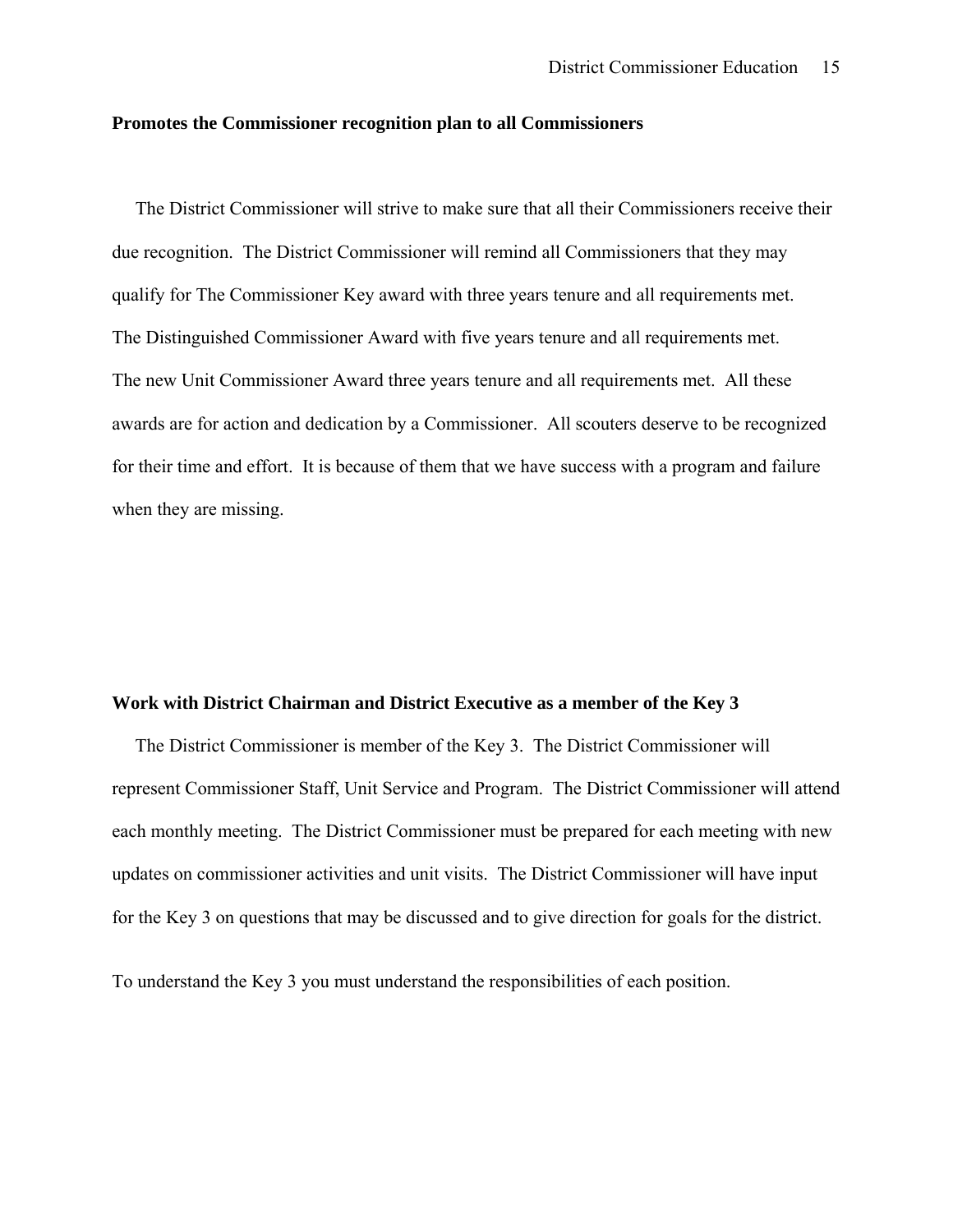#### **The District Key 3**

#### District Chairman

 The district chair is nominated by the district nominating committee and elected by the district committee. He or she is automatically nominated for membership on the council executive board, subject to approval by the council executive board.

In leading the district the District Chairman:

- 1) Identifies and continually recruits enough of the right people as operating committee chairs and introduces them to their council counterparts.
- 2) Initiates plans and helps committee chairs recruit an adequate number of members to carry out the functions of the district.
- 3) Plans (with the district executive and the district Commissioner) and presides at district committee meetings.
- 4) Works with the district Commissioner and district executive to stimulate and coordinate the work
- 5) In cooperation with the district executive, ensures the completion of district goals by monitoring operating committees.
- 6) Recognizes individuals, committees and charted organizations for their scouting accomplishments.
- 7) Supports local and national Scouting policies, procedures and practices.
- 8) Helps to secure support for Scouting from top community leaders throughout the district.
- 9) Annually appoints a new district nominating committee to meet year round, and selects nominees for district officers and district members at large.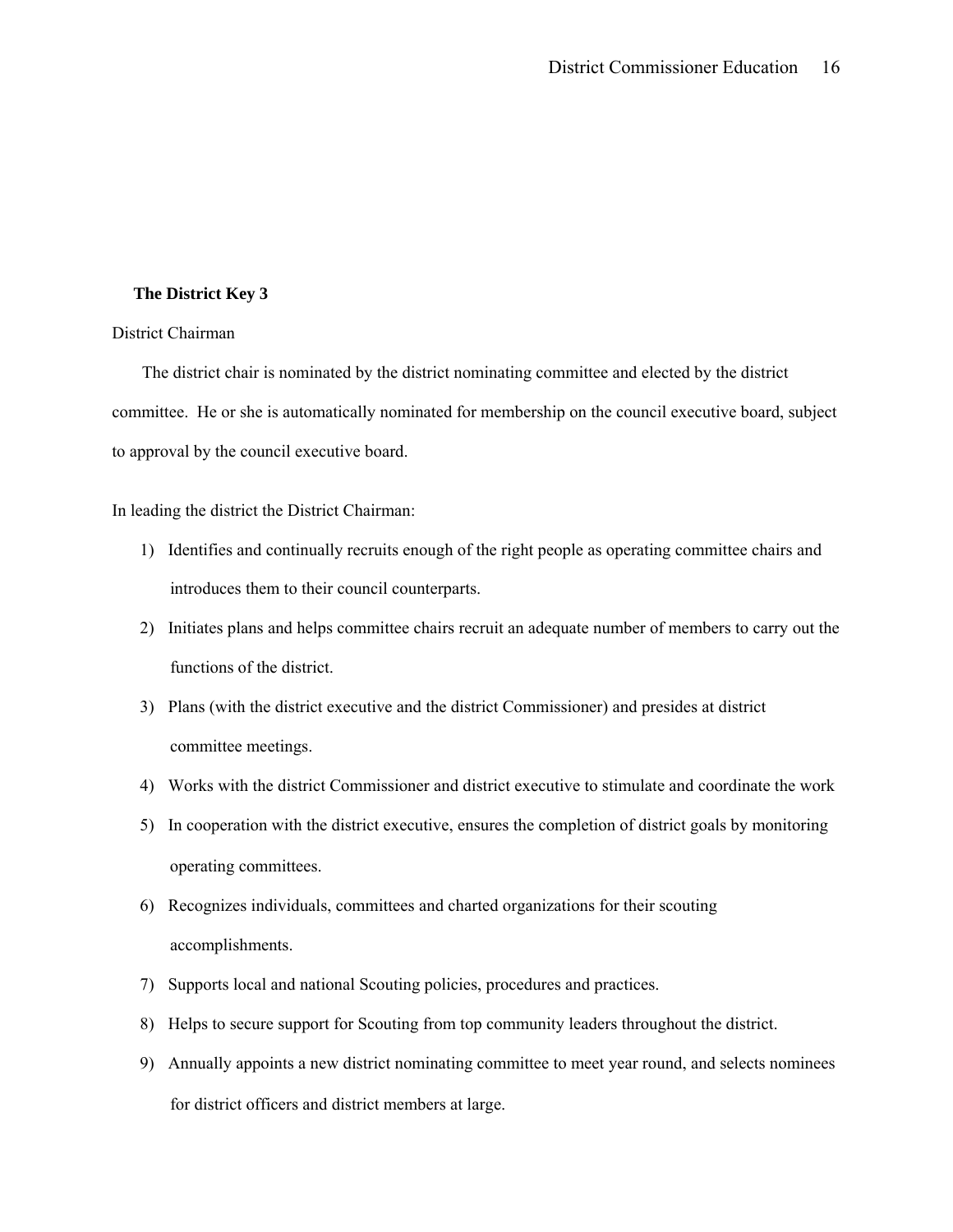10) Trains, coaches and mentors district committee members.

11) Aids in the development of the district executive. B SA (2009)

#### **District Executive**

 The district executive is employed by the council executive board upon recommendation of the Scout Executive, and works under the direction of the Scout executive.

 As the full time professional in the district, the district executive has a close working relationship with the District chair and the District Commissioner to accomplish the district's objectives through volunteers.

#### The district executive

- 1) Provides professional coaching.
- 2) Proposes, plans and agendas, usually "pencil drafts" for consideration
- 3) Suggests action plans for recruiting district personnel.
- 4) Gives inspiration and encouragement.
- 5) Maintains regular contact with heads of the charted organizations.
- 6) Keeps district records up to date.
- 7) Arranges for the council's office services such as mailings, meeting notices, etc.
- 8) Provides vital behind-the-scenes administrative support.
- 9) Develops his or her own work schedule.
- 10) Works with and supports volunteers.
- 11) Maintains a good working relationship with district volunteers. BSA (2009)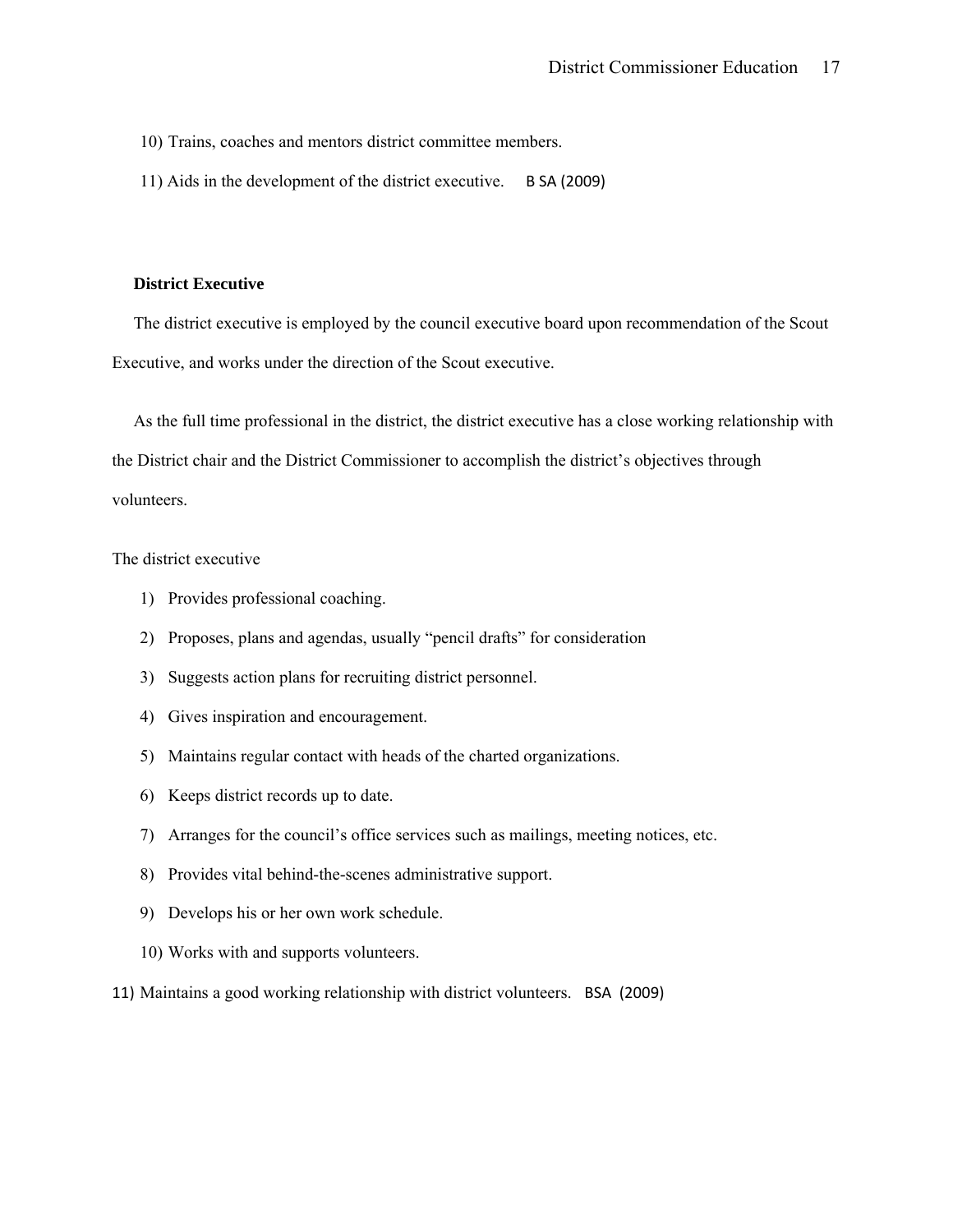The members of the Key 3 work in unison to advance scouting in their community. The Commissioner will concentrate on Unit service. The District Chair will concentrate on building units and facilitating the growth in established units. The district committees are busy in providing opportunities for units to enjoy scouting and all that is required to do that. They build the adventure, paint the picture for the units and create the map for them to follow to create a healthy scouting unit. The Scout Executive looks to the future for the district and what it will take to get the district to the next level. They are tasked with keeping the challenge of a better District always in front of the District and its volunteer's. The goals that proposed must always be attainable and must never lose sight of that the District exists for the Scout.

 The District Key 3 is charged to maintain the purpose of a district. The purpose of the district is to work through the chartered organizations and community groups to organize and support successful units. BSA (2009)

#### **Represent the district as a member of the Council Commissioner Cabinet**

 The District Commissioner is approved by the council executive board, with the concurrence of the Scout executive, on the recommendation of the district nominating committee. The Scouter represents the district as member of the council Commissioner cabinet. The council Commissioner cabinet is an inner circle that may be used by the Scout Executive to advise them on district and council matters.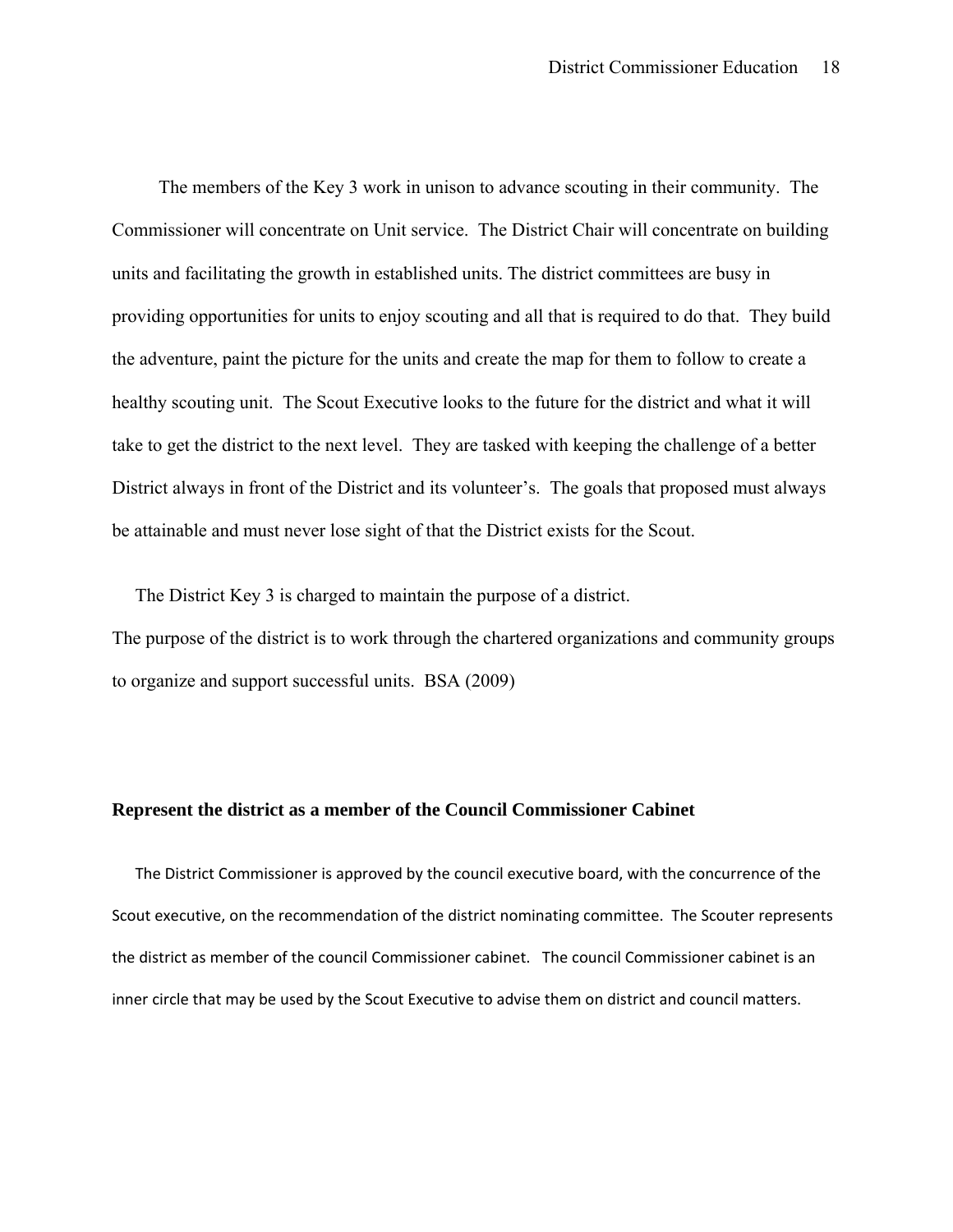#### **A District Commissioner must know the responsibilities of the District Committee**

 A district Commissioner should know the responsibilities of each Committee to understand how these committees can help with the program in each of the units. A District Commissioner will be asked to help give advice to these committees in what is needed for the program. The Commissioner needs to know what the committees are asked to do to achieve for the commissioner to have an understanding of what is needed by the committee them to do the job.

### **District Membership/Relationships Committee**

 The district membership/relationships committee gathers information on prospective chartered organizations, helps organize new units, reorganizes dropped units and units not meeting, and recruits new members in a systematic way. It establishes and maintains mutually beneficial relationships with major community organizations and strategic alliances, both those with and without scouting units. These include religious, educational, civic, fraternal, and veteran organizations and associations; labor unions; business and industry; professional societies; and other organizations with objectives compatible with the Boy Scouts of America.

Major Tasks of the Membership/Relationships Committee Chairman and Members

- 1 . Report to the district chairman for your district.
- 2 . Recruit enough of the right kind of people to support all functions of the committee.
- 3. Serve on the council membership/relationships committee.
- 4. Establish a year-round plan for unit and membership growth.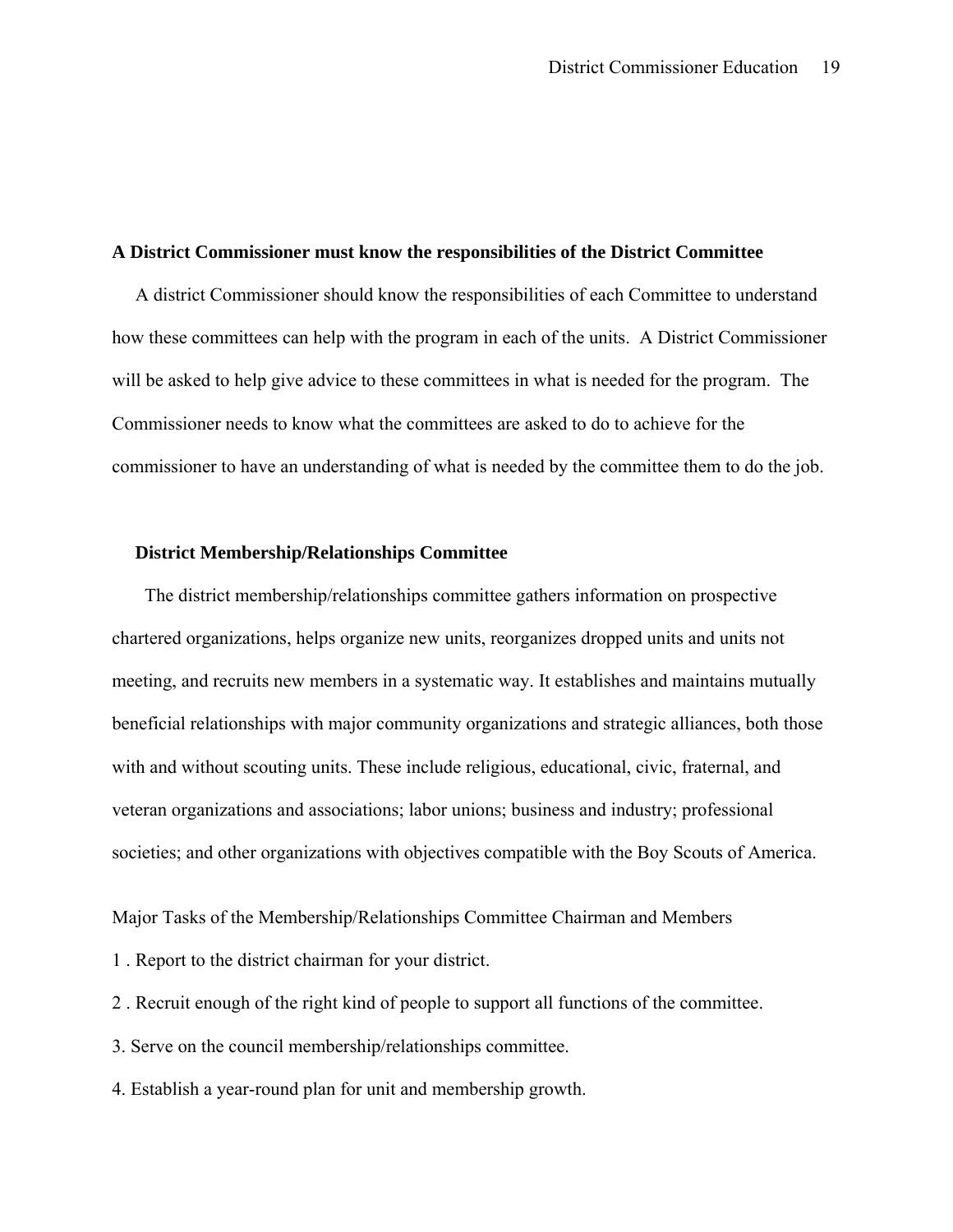- 5. Recruit and train new-unit organizers.
- 6. Work with district training teams to provide new units with trained personnel.
- 7. Plan and conduct youth and chartered organization surveys.
- 8. Cultivate relationships with potential chartered organizations and community groups.
- 9. Share with other district leaders how to work effectively with various types of organizations.
- 1 0. Organize new packs, troops, teams, and crews to meet the needs of serving youth in your district.
- 11 . Analyze district membership figures for all program levels.
- 12 . Be sure a new unit is under the care of a Commissioner before the organizer leaves.
- 1 3. Conduct membership events in the district: (a) roundup plans, (b) Together plan, (c) relationships conferences.
- 1 4. Track and attain membership growth objectives annually as defined through the council's strategic plan. BSA (2009)

## **District Training Committee**

 The district training committee's job is to get adult leaders trained. One of the keys to the success of the Scouting program is trained volunteer leadership. Second only to the selection of the right person for each responsibility is his or her training in the purposes of Scouting, the methods through which these purposes are achieved, and the techniques of their individual job. As chairman of the district training committee, a committee member, or as a trainer, you help volunteers find the answers to the two basic questions, "What is my job?" and "How do I do it?" The Boy Scouts of America's leadership training program is designed to meet the needs of each volunteer job. It is varied and flexible enough to reach all leaders through group training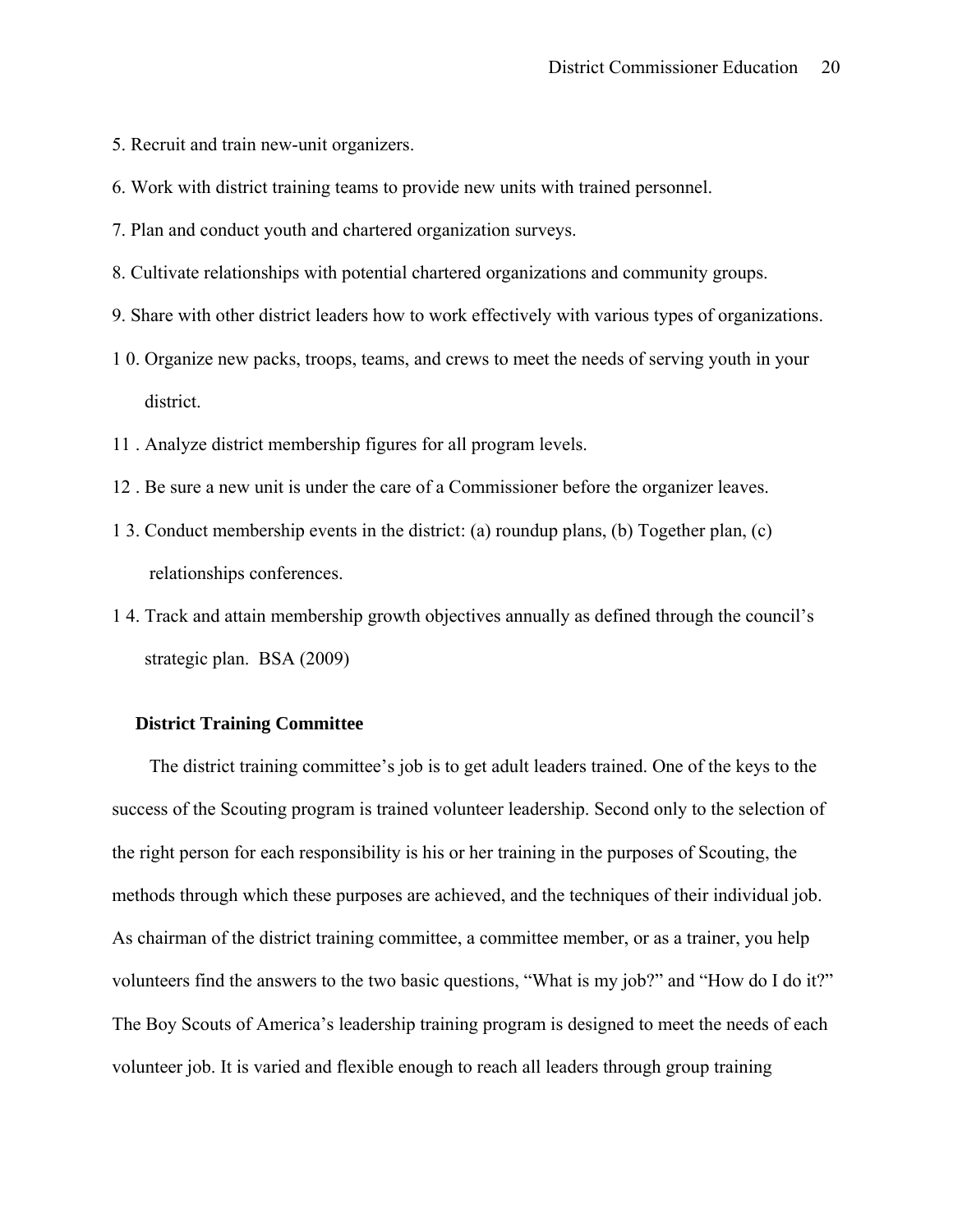experiences, personal coaching, self-study, online learning, or on-the-job training. And you will help make this program a dynamic success in your district.

Major Tasks of the Training Committee Chairman and Members

- 1 . Report to the district program chairman for your district.
- 2 . Establish district training objectives to train leaders, not just run training courses.
- 3. Participate in council meetings dealing with training policies, program, and procedures.
- 4. Recruit and orient enough of the right kind of people for the training committee and course instructors.
- 5. Prepare an inventory of all leaders who need training.
- 6. Plan, schedule, and coordinate an annual district training program based on your training inventory, which includes implementation of council training programs.
- 7. Evaluate and report on training progress.
- 8. Maintain unit and district training records, and coordinate them with the council registrar.
- 9. Offer training opportunities to every adult volunteer.
- 1 0. Promote attendance at all training courses to ensure maximum attendance and participation.
- 11 . Give special assistance to untrained unit leaders.
- 12 . Approve applications for district training recognitions.
- 1 3. Give special attention to training new units and leaders in existing units, especially direct contact leaders.
- 1 4. Track and attain training objectives. BSA (2009)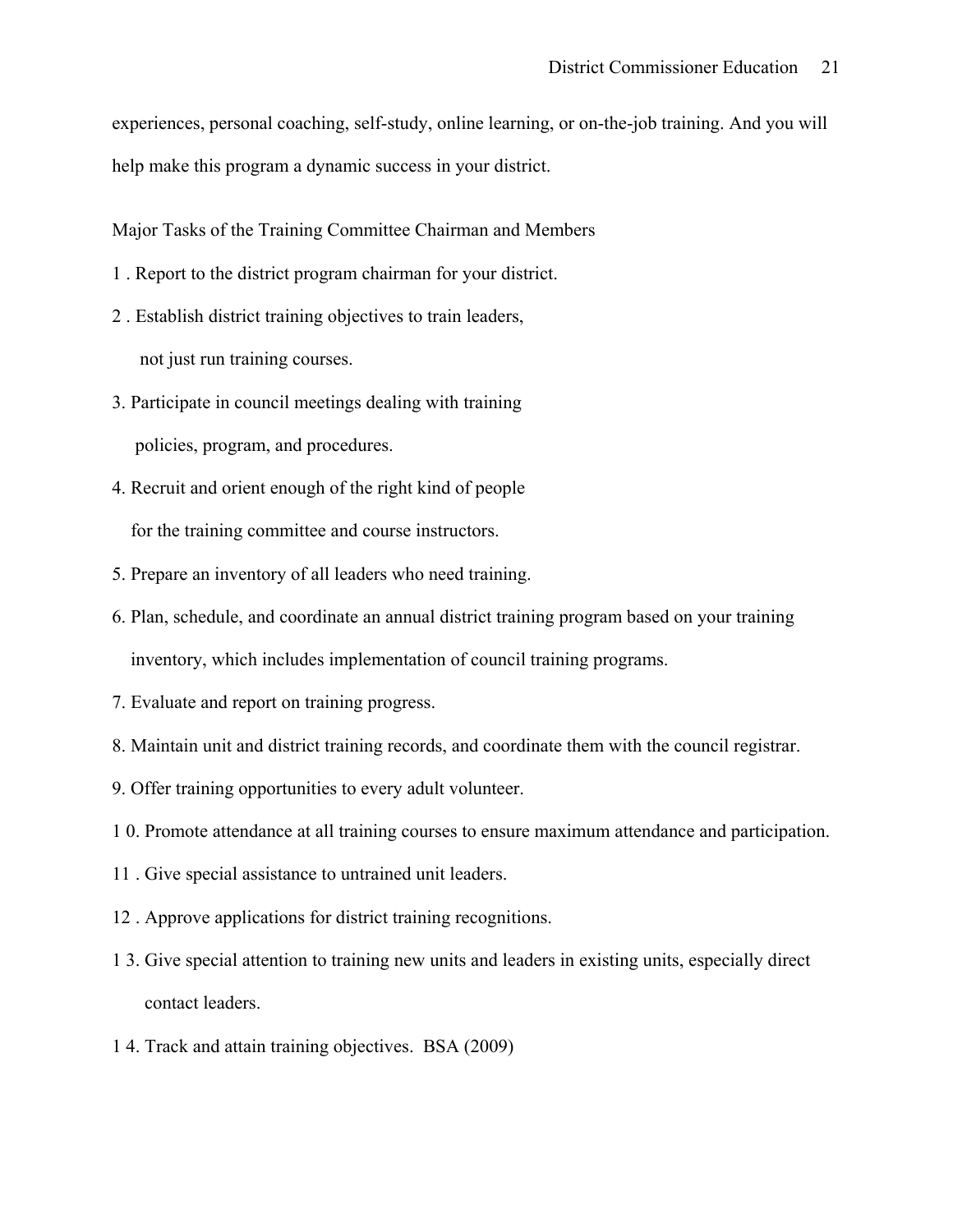## **District Camp Promotion and Outdoor Committee**

 The district camp promotion and outdoor committee provides outdoor programs that most units are unable to provide on their own, and outdoor programs are often the main reason youth join a Scout unit. From Cub Scout day camp to high-adventure programs, this committee helps make exciting outdoor programs available for Cub Scouts, Boy Scouts, and Venturers.

Major Tasks of the Camp Promotion and Outdoor Committee Chairman and Members

- 1 . Report to the district program chairman for your district.
- 2 . Recruit and orient enough of the right kind of people for the district camping committee.
- 3. Understand each unit's camping and outdoor record.
- 4. Implement the council's outdoor promotion plan in the district.
- 5. Work with Commissioners to help packs, troops, teams, and crews plan a year-round schedule of camping and outdoor program events.
- 6. Promote use of camperships.
- 7. Give guidance on health and safety concerns.
- 8. Promote youth participation in camping and outdoor programs: (1) Boy Scout resident camp,
	- (2) national high-adventure programs, (3) Cub Scout outdoor program, and (4) Venturing outdoor program.
- 9. Assist the council committee with maintaining and developing quality outdoor program facilities.
- 1 0. Promote units earning the National Summertime Pack Award and the National Camping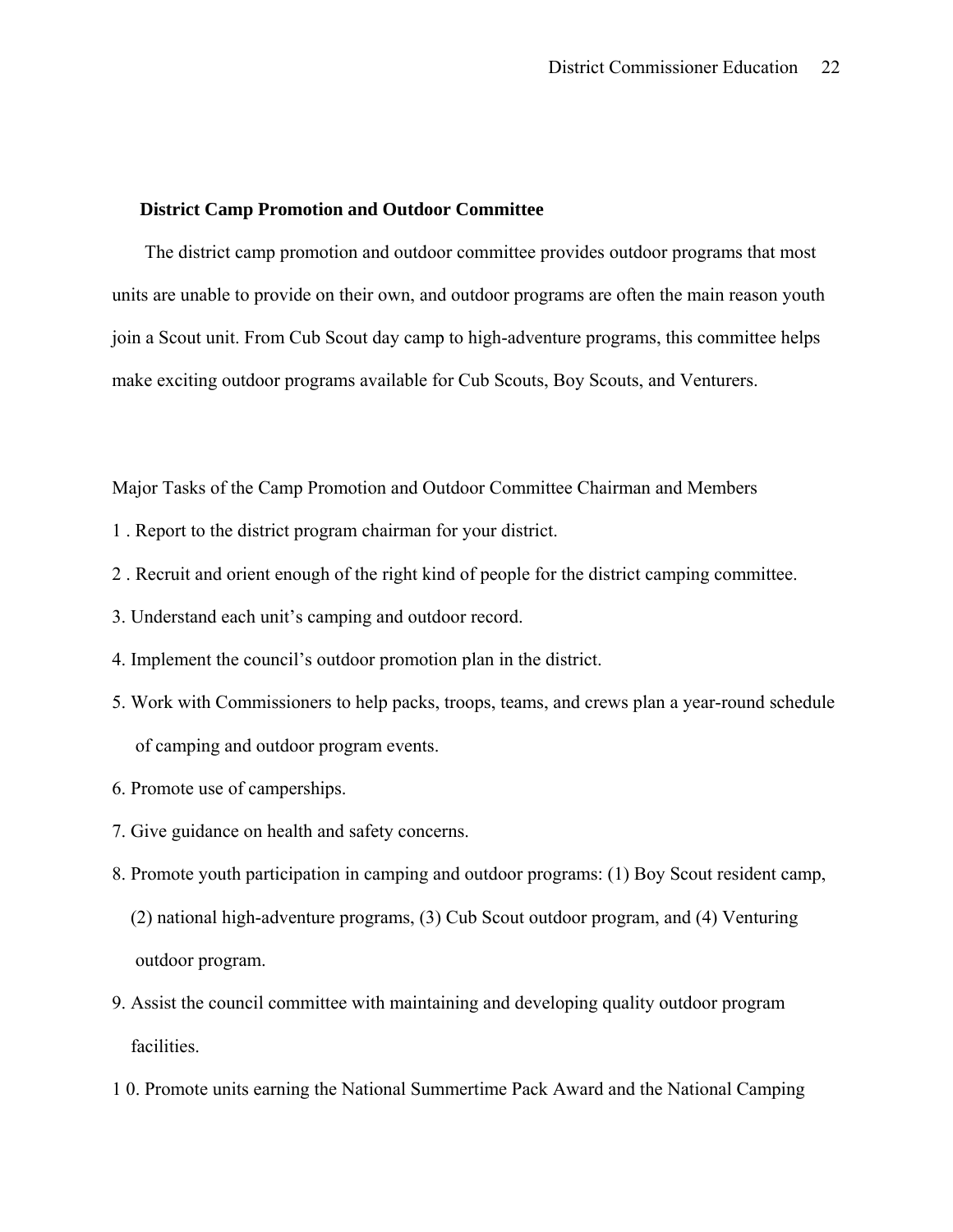Award.

- 11 . Supervise use of off-council campsites by permits and inspections.
- 12 . Track and attain camping and outdoor objectives.
- 1 3. Implement the planned council camping and outdoor programs.
- 1 4. Guide the Order of the Arrow, through the chapter officers and adviser, to help promote camping in the district. BSA (2009)

# **District Advancement and Recognition Committee**

 The district advancement committee implements procedures that help achieve BSA advancement procedures. The committee helps Cub Scout packs, Boy Scout troops, Varsity teams, and Venturing crews succeed. Units help youth members advance in rank. If they advance, they will have a good experience and will grow in their Scouting adventure.

Major Tasks of the Advancement and Recognition Committee Chairman and Members

- 1 . Report to the district chairman for your district.
- 2 . Stimulate advancement and recognition of Cub Scouts, Boy Scouts, Varsity Scouts, and Venturers.
- 3. Ensure units establish and maintain proper advancement procedures in accordance with national policies.
- 4. Recruit and orient enough of the right kind of people for all aspects of the committee function.
- 5. Establish district advancement goals, develop a plan to achieve them, and track their attainment.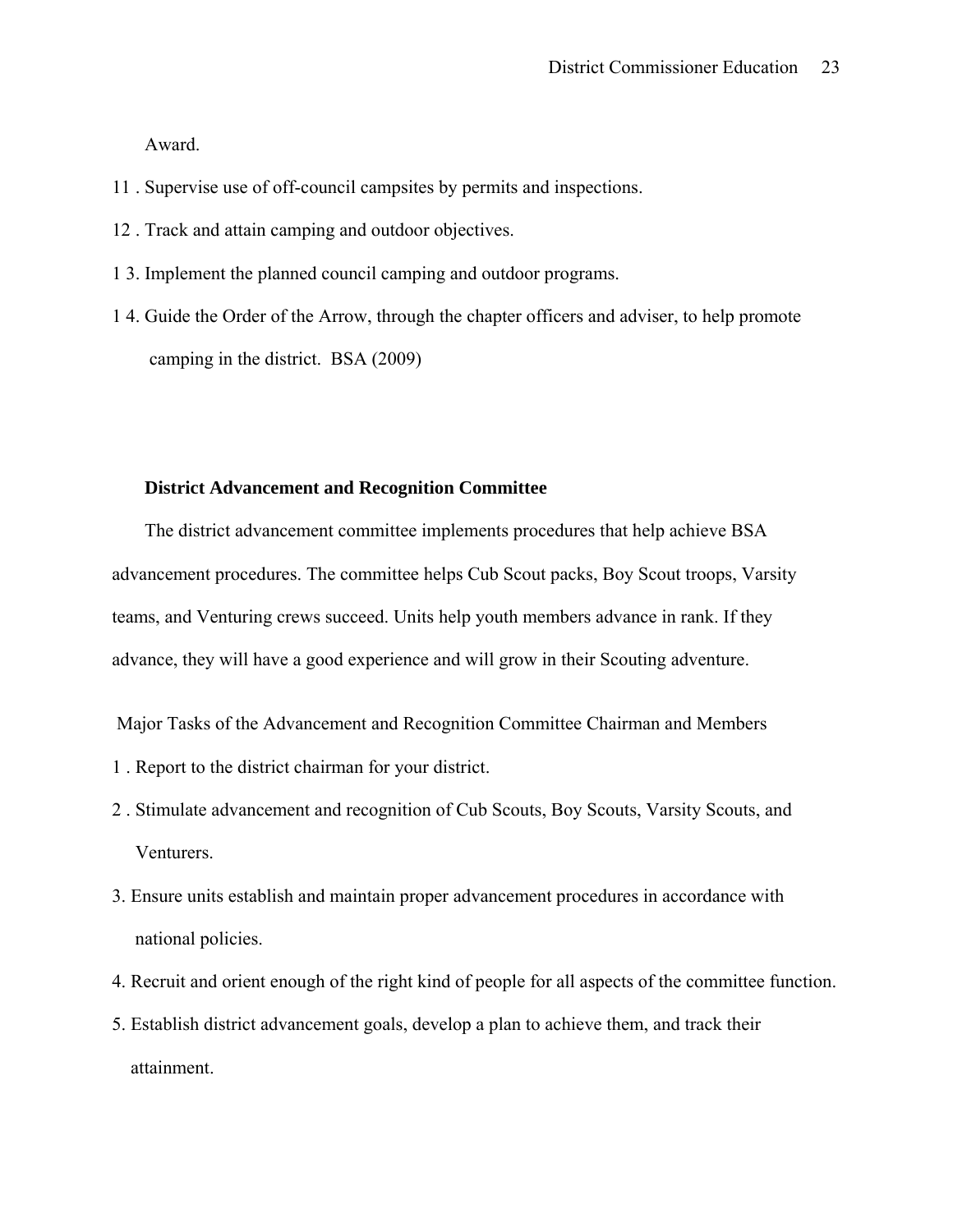- 6. Assist packs, troops, teams, and crews and evaluate their progress as needed.
- 7. Monitor rank advancements throughout the year and provide assistance to units with little or no advancement.
- 8. Coach troop and team leaders in methods for conducting boards of reviews and courts of honor.
- 9. Recruit and train an adequate group of merit badge counselors for the district.
- 1 0. Publish and maintain a current list of merit badge counselors.
- 11 . Recommend youth members and unit and district Scouters for special awards and Recognition (lifesaving awards, Silver Beaver, etc.)
- 12 . Implement council advancement and recognition programs.
- 1 3. Review and approve Eagle Scout service project plans submitted by Eagle Scout candidates.
- 1 4. Participate in troop/crew boards of review, or conduct district-level Eagle Scout candidate boards of review. (If an Eagle Scout board of review is held at the unit level, at least one district / council advancement committee member must serve on the board.) Promote crew review boards led by the crew president for Gold/Silver awards.
- 1 5. Review Eagle Scout candidate appeals if a unit denies their application or turns them down at the board of review.
- 1 6. Promote the awards and recognition program for Venturing with all crews.
- 1 7. Provide physical facilities and experts in advancement fields that are difficult for units to secure. BSA (2009)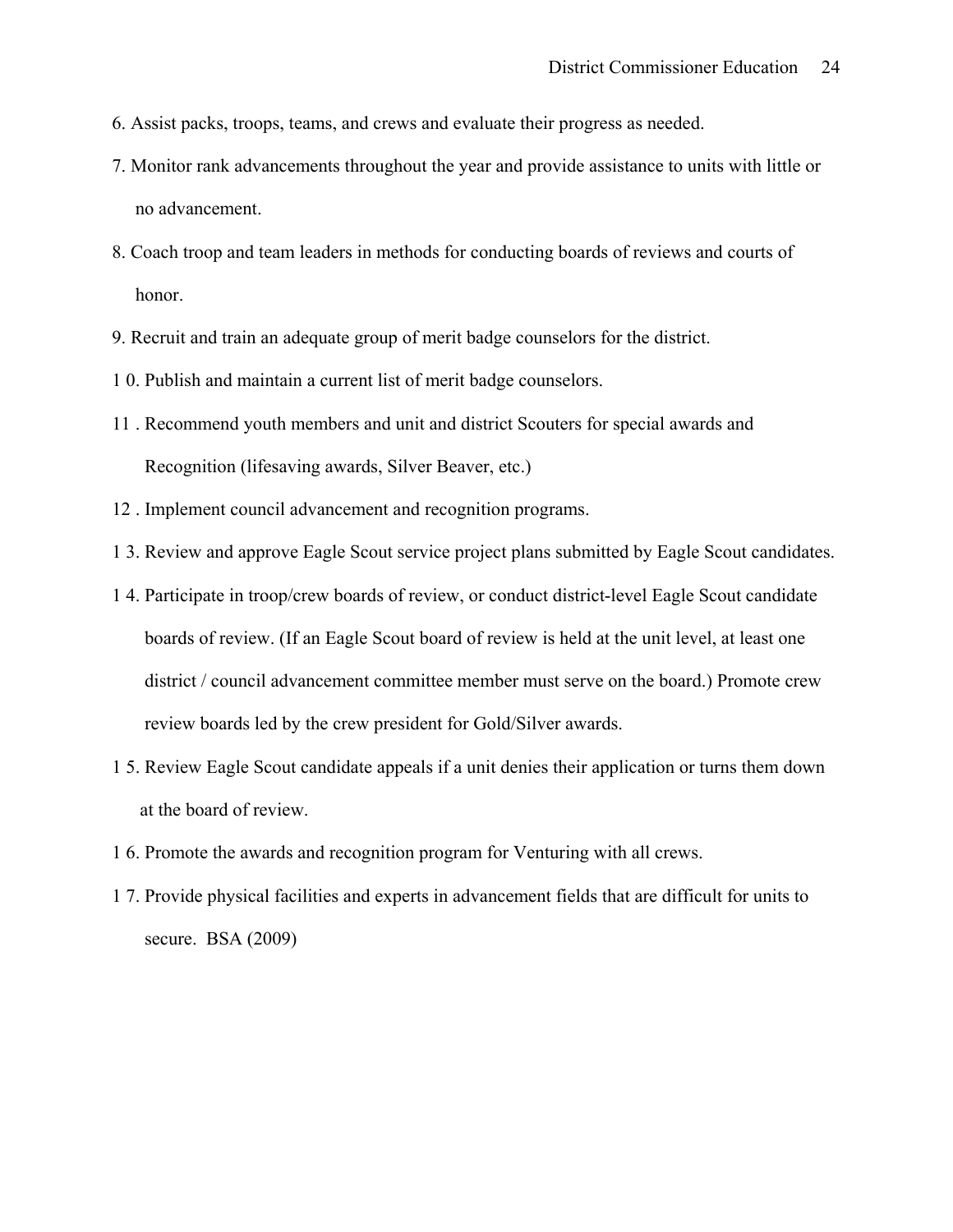## **District Activities and Civic Service Committee**

 The district activities and civic service committee's job is to provide mountaintop experiences that dramatically capture the attention of the whole Scouting community: a Scout color guard at a city hall ceremony, or presentation of the Award of Merit to leaders at a district recognition dinner. Your efforts help make these great events happen in the lives of Cub Scouts, Boy Scouts, Varsity Scouts, Venturers, and leaders.

Major Tasks of the Activities and Civic Service Committee Chairman and Members

- 1 . Report to the District Chairman for your district.
- 2 . Develop and implement a plan for activities and civic service projects in the district.
- 3. Ensure that activities remain in accordance with national policy.
- 4. Recruit and orient enough of the right kind of people for the committee functions.
- 5. Support and strengthen units by assuring program visibility and a well-balanced schedule of activities.
- 6. Promote and conduct displays and skill events:
	- (a) booth shows, (b) camporees, (c) first aid contests,(d) swim meets, (e) window displays, and
	- (f) shopping mall shows.
- 7. Encourage Good Turn ideas through units' participation in community projects and civic service activities.
- 8. Plan, promote, and conduct special Scouting Anniversary Week activities.
- 9. Coordinate activities at the district annual meeting and Scouters' recognition dinner.
- 1 0. Implement council activities and civic service program.
- 11 . Conduct an annual poll of unit leaders to determine unit needs and wishes for district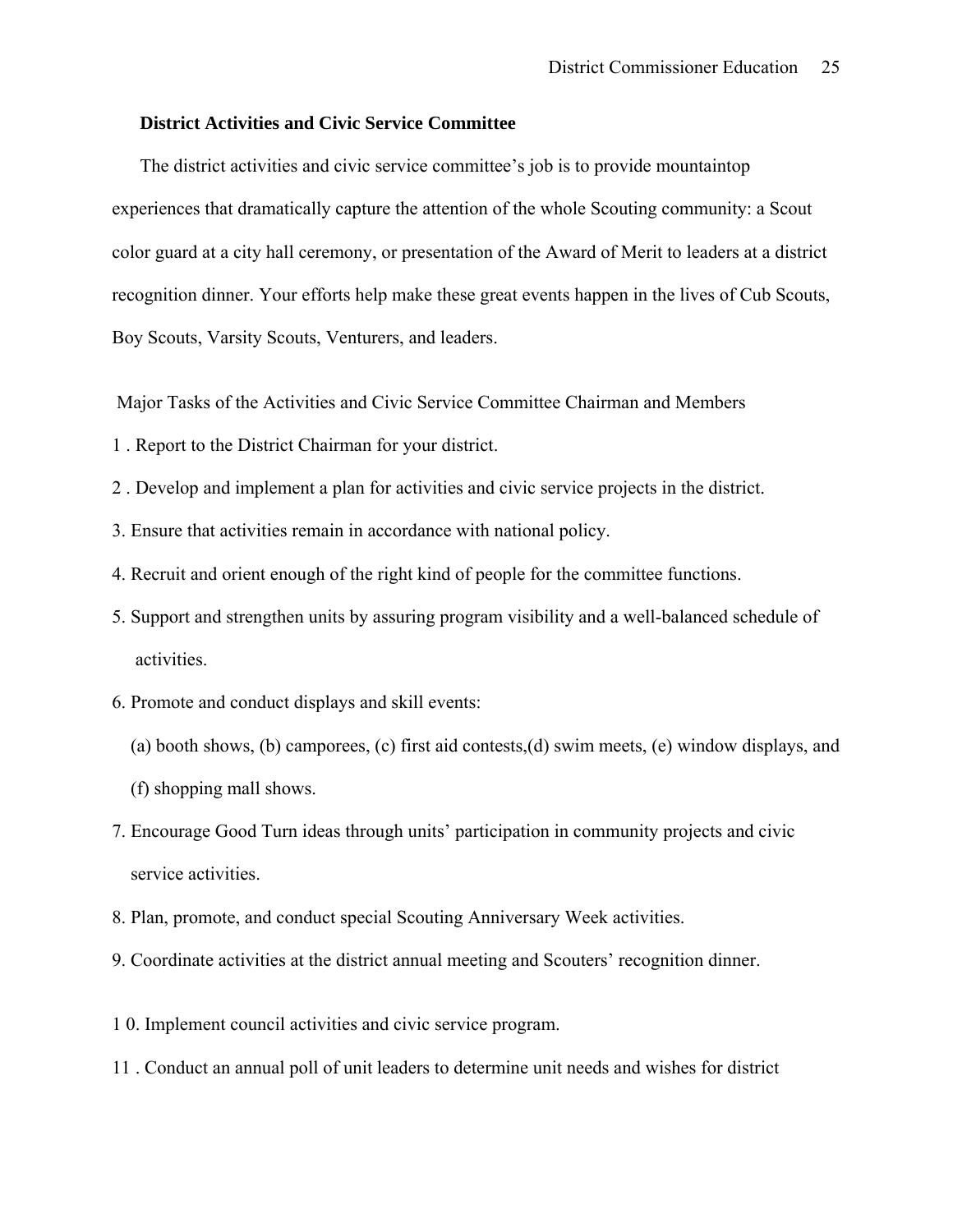activities.

12 . Oversee the district's Good Turn for America projects BSA (2009)

# **District Executive relationships**

 A good working relationship with your District Executive is essential. The District Executive will need your help to achieve the goals that they have been tasked with for their job performance. You will be a solution for them to achieve their directives and a mentor to help them learn the scouting program and possibly management skills.

 A good volunteer – Professional relationship are characterized by mutual trust respect and mutual recognition of each other's role and competency BSA (2009)

# **District Commissioner Skills**

As a Commissioner you are a critical piece in the scouting structure.

As District Commissioner you will be asked to perform or be the following.

Coach

Facilitator

Listener

Resource

Communicator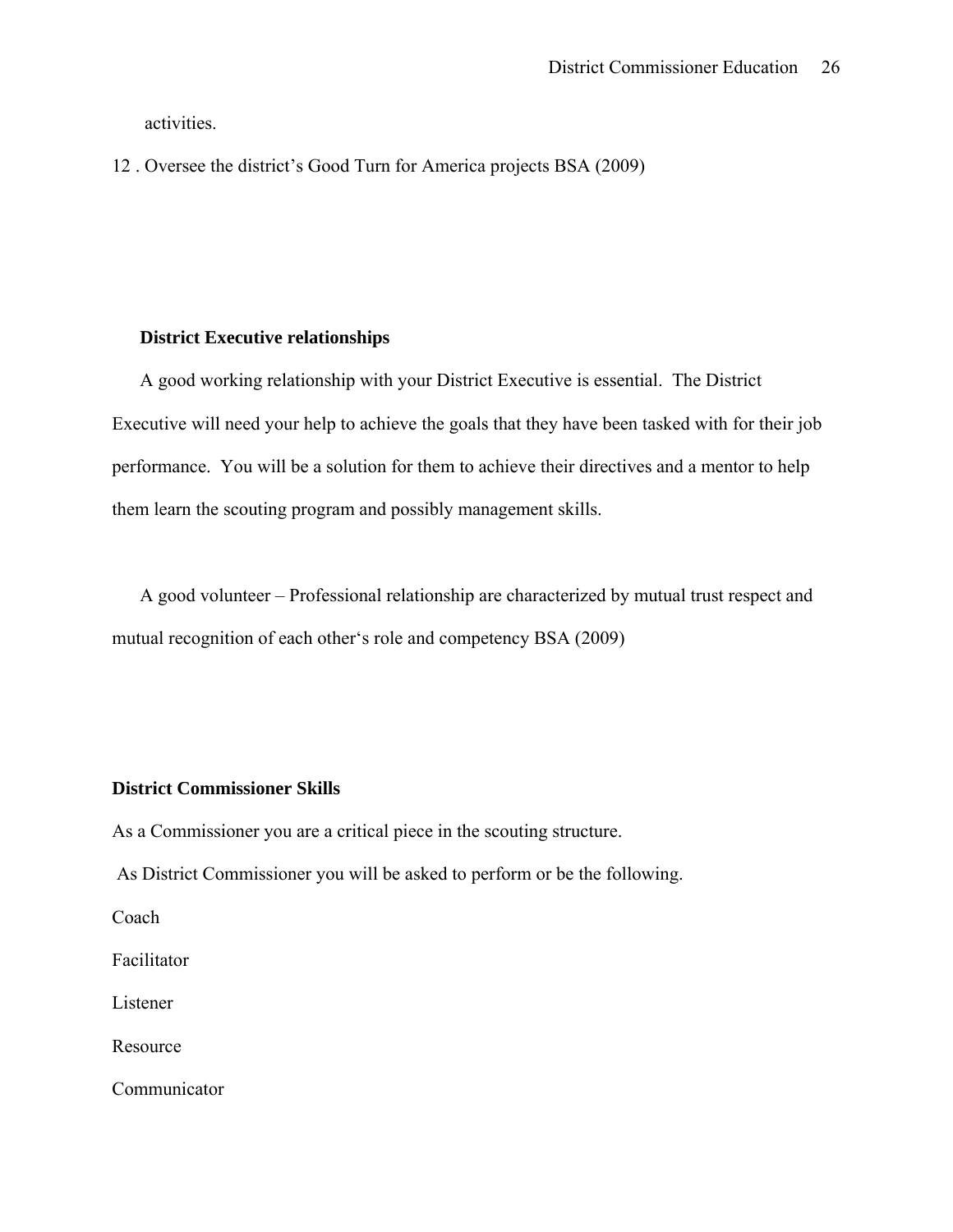## **Provide Talking points for Unit Commissioners**

 A Commissioner will be asked to communicate to all levels in Scouting. From the Cub Scout at a district function to the parents that wonder what scouting is all about. You will have times where you will be explaining the purpose of scouting to the business community or to the charter organization that you are recruiting. Your communication skills are your only tool that you can use to get your ideas and thought about scouting out to all people that you need to impart this information to. For a person not accustomed to speaking there courses available or the Rotary club would be a good help. Communicating with your Commissioners is important especially if they are scattered around multiple counties. Google Gmail is a good help for organizing your call list and for being able to send out a burst of emails. The process is free for anyone that has email all you have to do is just go out to Gmail.com and sign up. You will be given more space than you need to save old emails. You will have a contact directory that you can organize into multiple groupings to make it easy to send out targeted information. You can also store documents that others can reference, if they need to. There is also a community calendar that can be used by your group. The best item is that it keeps your scouting email separate from your personal email and does not clutter up your mail box which is a savings in itself.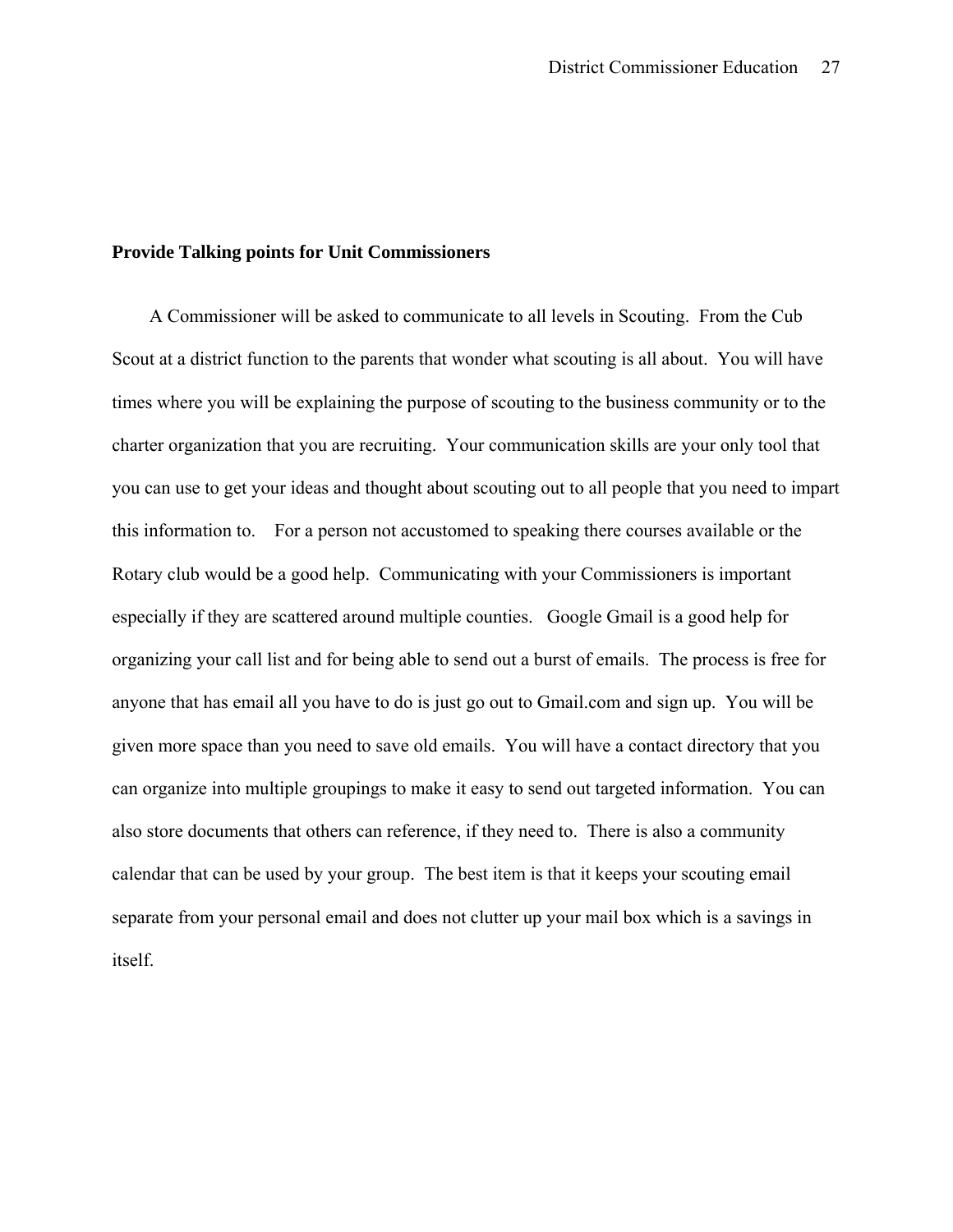## **Journey to Excellence**

Journey to Excellence is a tool for the District Commissioner. It will give the commissioner a point in time view of the district just like it will give the district units a point in time view of where they are in their goals. The commissioners are tasked with unit visits that are part of the Journey to Excellence and the success of the district. But all of the other indicators in the Journey to Excellence requirements point to how the District is doing on the whole. This is something that the District Commissioner along with the Key 3 should pay attention to. These numbers indicate it the District is succeeding and if not in which field they are deficient. This allows the District to take action to correct the deficiency before it becomes a problem and a impact for the end of the year.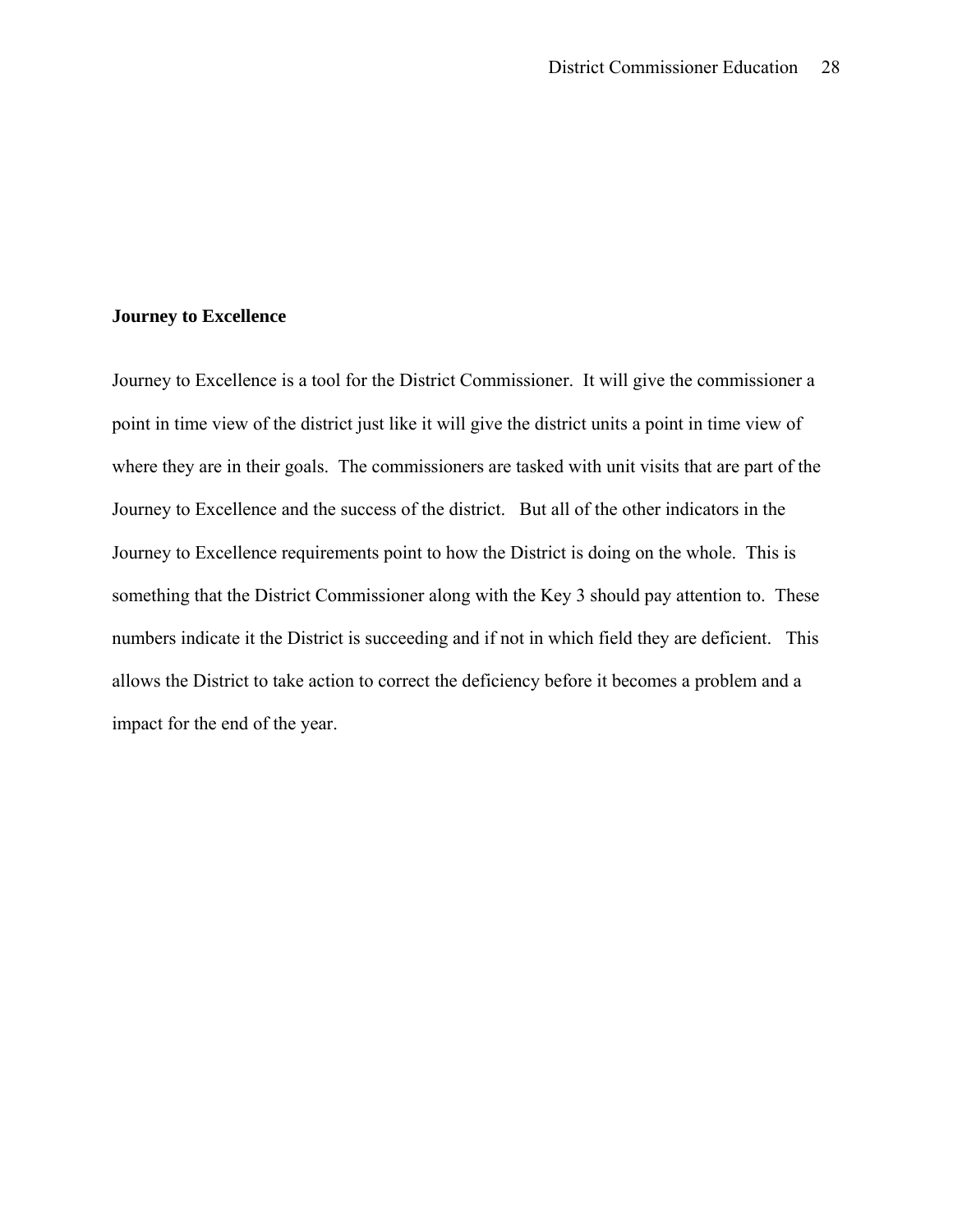# **Flow chart of the District structure**

# NATIONAL COUNCIL, BOY SCOUTS OF AMERICA

#### LOCAL COUNCIL

| <b>District</b>                                                       |                                            | District                                  |                                   | <b>District</b>          |
|-----------------------------------------------------------------------|--------------------------------------------|-------------------------------------------|-----------------------------------|--------------------------|
| Commissioner<br>Asst. Dist. Commissioners<br>Roundtable Commissioners |                                            | Chairman<br><b>District</b><br>Vice Chair |                                   | Executive                |
|                                                                       |                                            |                                           |                                   |                          |
| Chair<br>Program                                                      |                                            |                                           |                                   |                          |
|                                                                       | Chair<br>Advancement<br>and<br>Recognition | Chair<br>Activities<br>And Civic Service  | Camp<br>Promotions<br>and Outdoor | Chair<br><b>Training</b> |
|                                                                       |                                            | <b>Program Function</b>                   |                                   |                          |

 CHARTERED ORGANIZATIONS PACKS • TROOPS • TEAMS • CREWS

BSA (2009)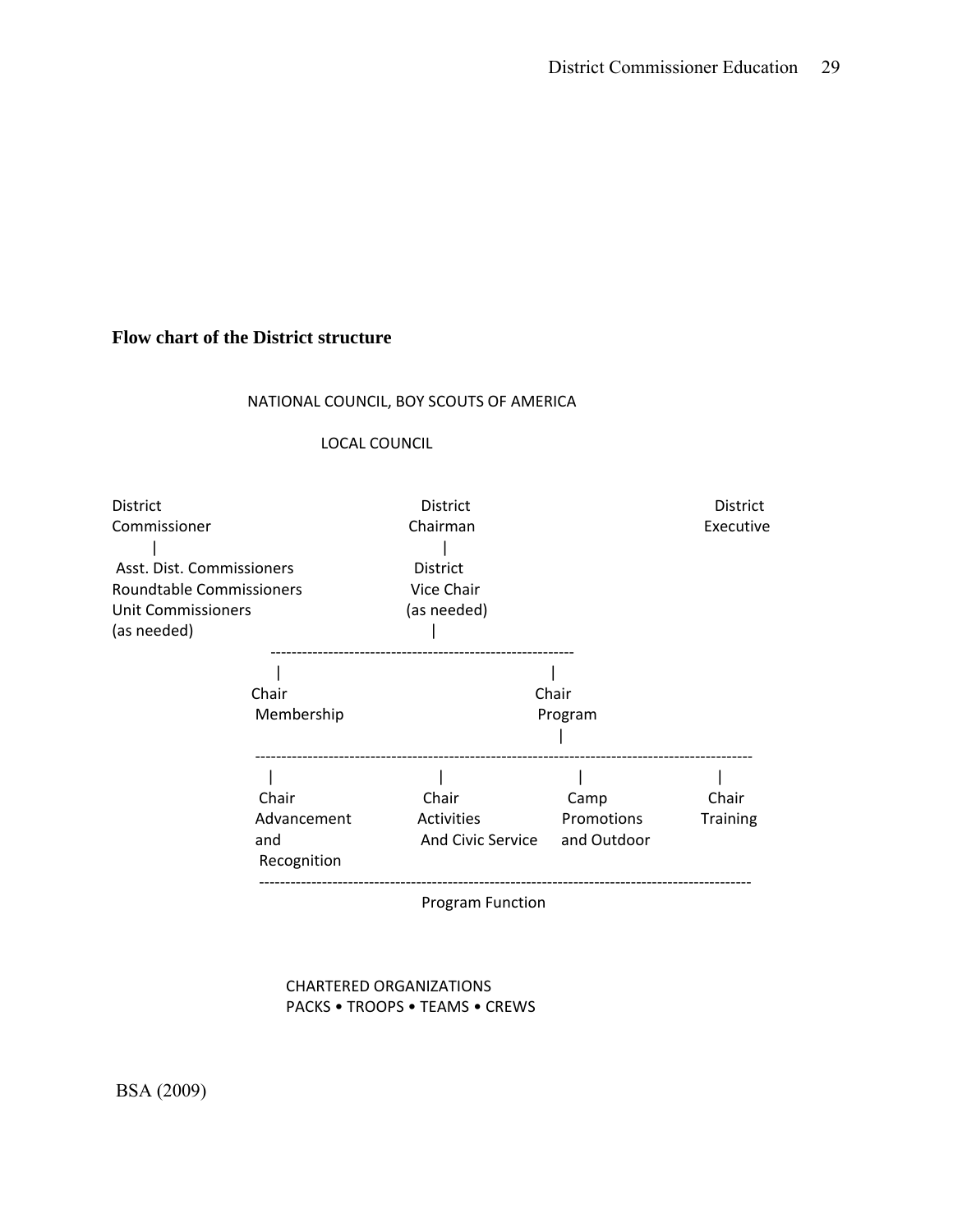## **References**

- The District: How the District Carries out the Operational Mission of the Council (2009). Irving Texas: Boy Scouts of America Publishing
- A handbook for District Operations: Roles and responsibilities of the operating committee and the Commissioner staff (2007). Irving Texas: Boy Scouts of America Publishing
- Commissioner Fieldbook for Unit Service (2009). Irving Texas: Boy Scouts of America Publishing
- Administration of Commissioner Services (2009). Irving Texas: Boy Scouts of America Publishing
- Good Volunteer-Professional Relationships: A strategic Issue for Professionals (n.d) Irving Texas: Boy Scouts of America Publishing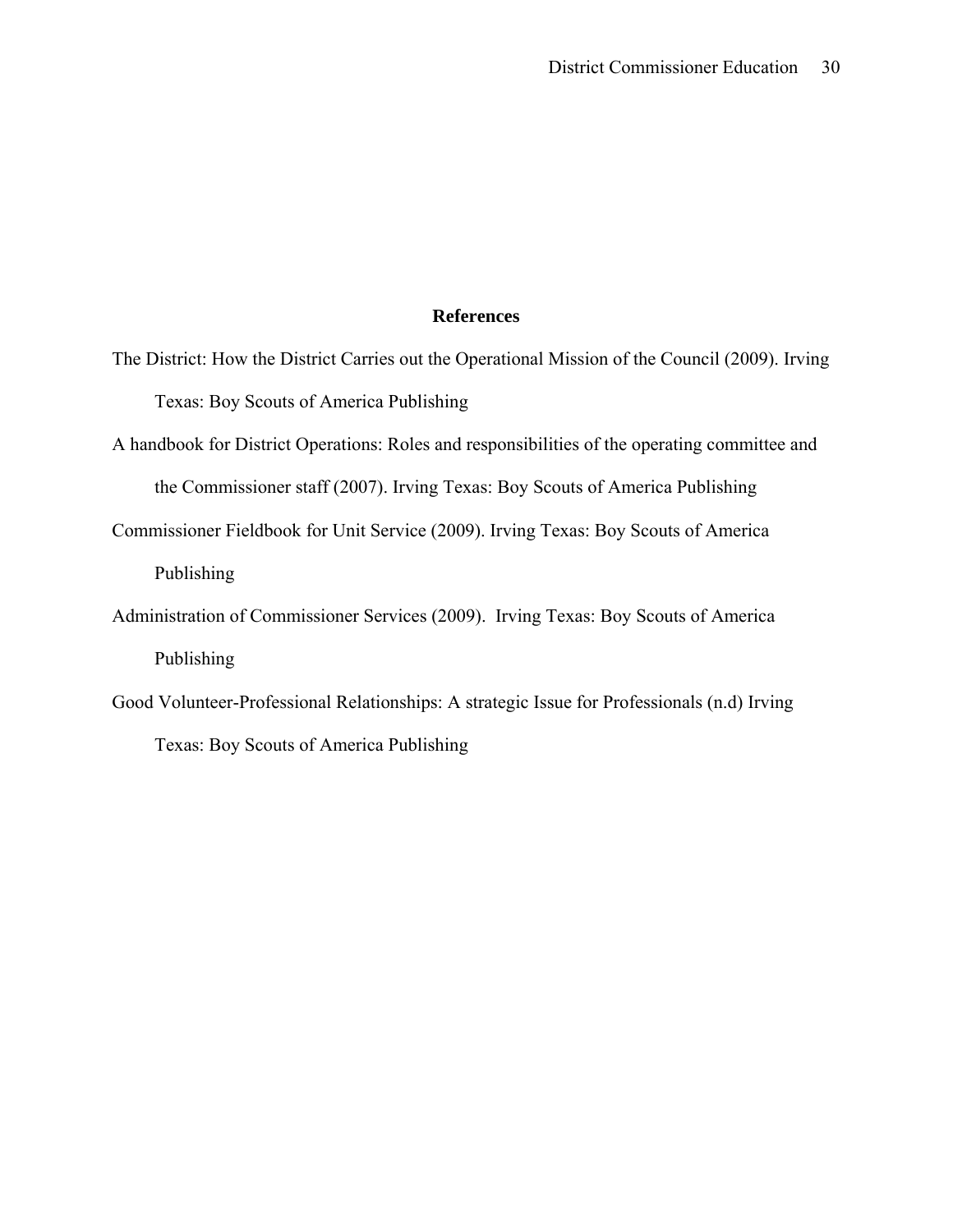# **Appendix**

# **On Line BSA resources**

- 1. District Management
- The BSA Mission Statement and Purpose
- The District, No. 33070
- District Committee Responsibility Cards, No. 34266
- A Handbook for District Operations , No. 34739
- District Key 3, No. 513-630
- Selecting District People , No. 34512
- District Nominating Committee Worksheet, No. 14-33157
- A Guide for Volunteers on Good Volunteer-Professional Relationships, No. 14- 144
- Good Volunteer-Professional Relationships: A Strategic Issue for Professionals, No. 513-145
- A Professional Workshop On Good Volunteer-Professional Relationships, No. 14- 146
- Council and District Plan Book, No. 513-002
- Analysis of Unit Progress-Charts That Talk, No. 34818
- Progress Chart Insert, No. 34200
- Progress Chart, No. 34847
- A Self-Evaluation Guide for Successful District Operation , No. 34207
- Journey to Excellence District Requirements, No. 513-108
- Journey to Excellence Crew Requirements, No. 513-107
- Journey to Excellence Ship Requirements, No. 513-112
- Journey to Excellence Team Requirements, No. 513-113
- Journey to Excellence Troop Requirements, No. 513-106
- Journey to Excellence Pack Requirements, No. 513-105
- •
- District Operations Manual for Professionals (Big Red Book), No. 14-939
- 2. Unit Service
- Administration of Commissioner Service , No. 34501
- Commissioner Fieldbook for Unit Service , No. 33621
- Commissioner Helps for Packs, Troops, and Crews , No. 33618
- District Roundtables, No. 14-633
- Commissioner Responsibility Cards, No. 34265
- District New-Unit Chart, No. 14-904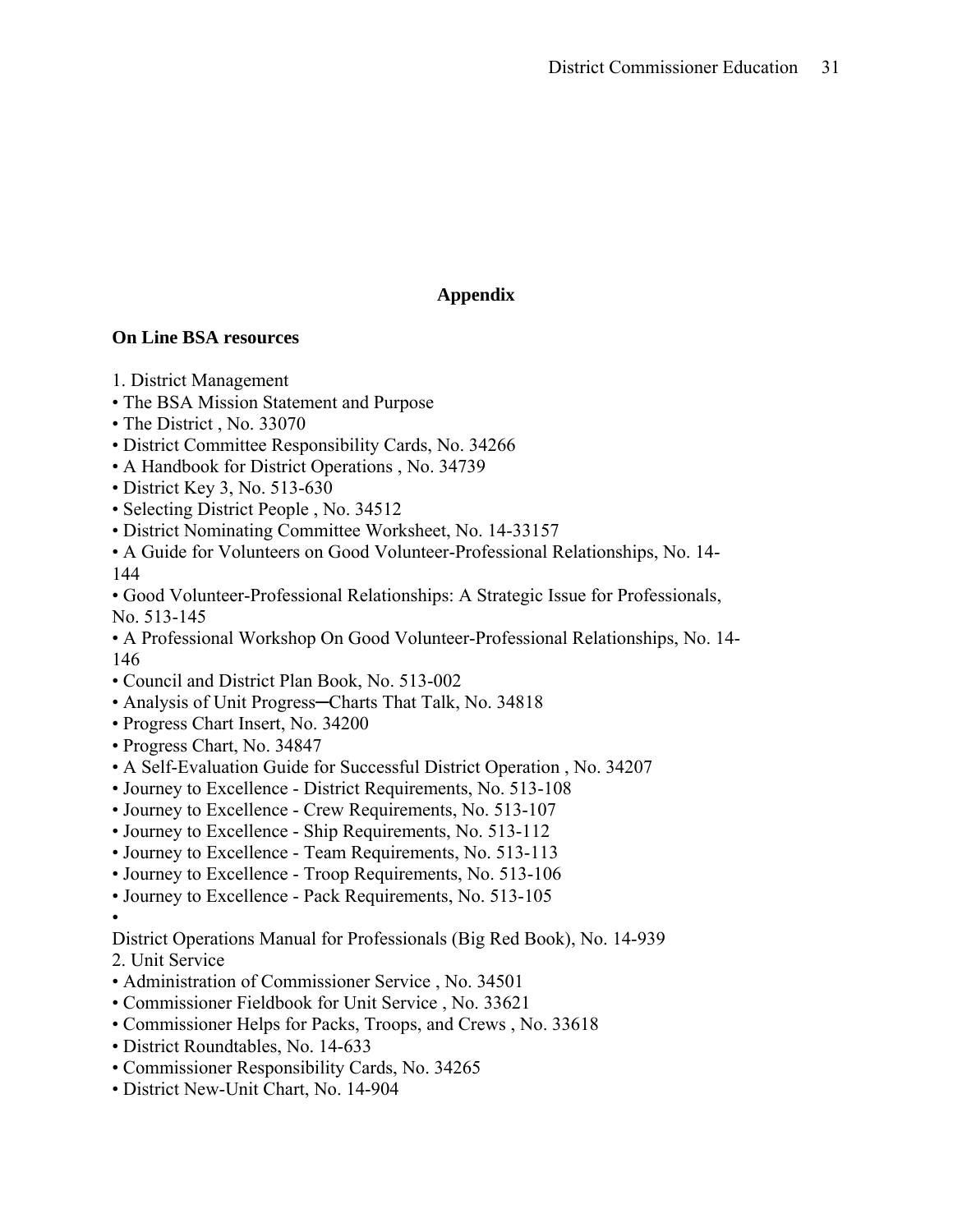- Year-Round Service to Chartered Organizations, No. 14-628C
- National Parent Initiative PowerPoint
- DISTRICT SUPPORT ITEMS
- Updated: February 2011 1
- 3. Membership
- Youth Serving Executives/Guide to Registration, No. 524-104
- The Lone Scout Plan, No. 14-422
- Scouting For Youth With Disabilities , No. 34059
- Membership Committee Guide , No. 33080
- Council and District Growth Plan Workbook , No. 513-943
- The Together Plan, No. 32990B
- 4. Finance
- District Finance Committee Guide , No. 33779
- 5. Program
- A.
- Camping Committee Guide , No. 33083
- B.
- Leadership Training Committee Guide , No. 34169
- District Committee Training Workshop , No. 34160
- Staging Recognition Meetings , No. 33706A
- Training the Chartered Organization Representative, No. 04-113 C.
- Activities and Civic Service Committee Guide , No. 33082 D.
- Advancement Committee Policies and Procedures , No. 33088
- Outdoors
- **Training**
- Activities and Civic Service
- Advancement
- Updated:

# **Topics from the Commissioner Fieldbook for Unit service**

Commissioners Field book topics Providing Unit Service Unit Contacts **Frequency**  Unit meetings Unit Committee meeting / monthly planning Annual Commissioner Service plan **JTE**  Service to new Units Commissioner Style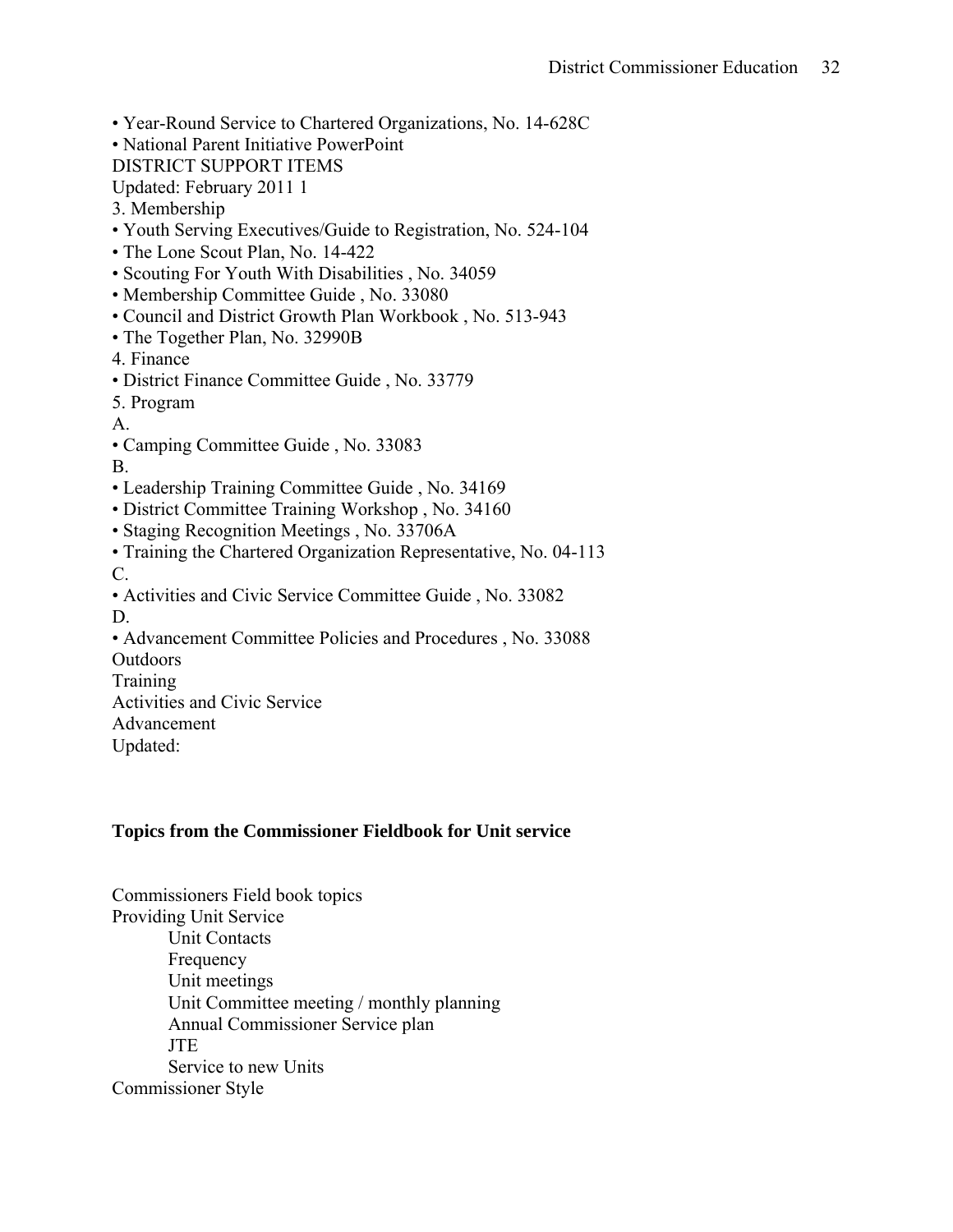Frontline Diplomat Exceptional Service Roots and Wings Service Recovery: How to right a wrong Be a Lifesaving Commissioner Watch the vital signs Go into action fast Typical Hurry cases Continue normal care Living team approach Urban and Rural areas

How to remove a Volunteer What to do If all else fails Who has the authority? Now act Learn for the future

Counseling Making suggestions Leadership styles Decision making Additional Counseling tips

Youth Protection Unit Charter Renewal Unit Internet Advancement Unit Commissioner Training

## **Topics from the Commissioner Fieldbook for Unit service**

Unit Service: The Plan the People The Charter Organization Concept Putting a Council Unit Service Plan into Action Administrative Commissioners Unit Commiss9ioners Considerations in Assigning Unit Commissioners Round Table Commissioners A Guide for Commissioners on Good Volunteer-Professional Relationships Commissioner Recruiting Commissioner Training and Recognition Commissioner Meetings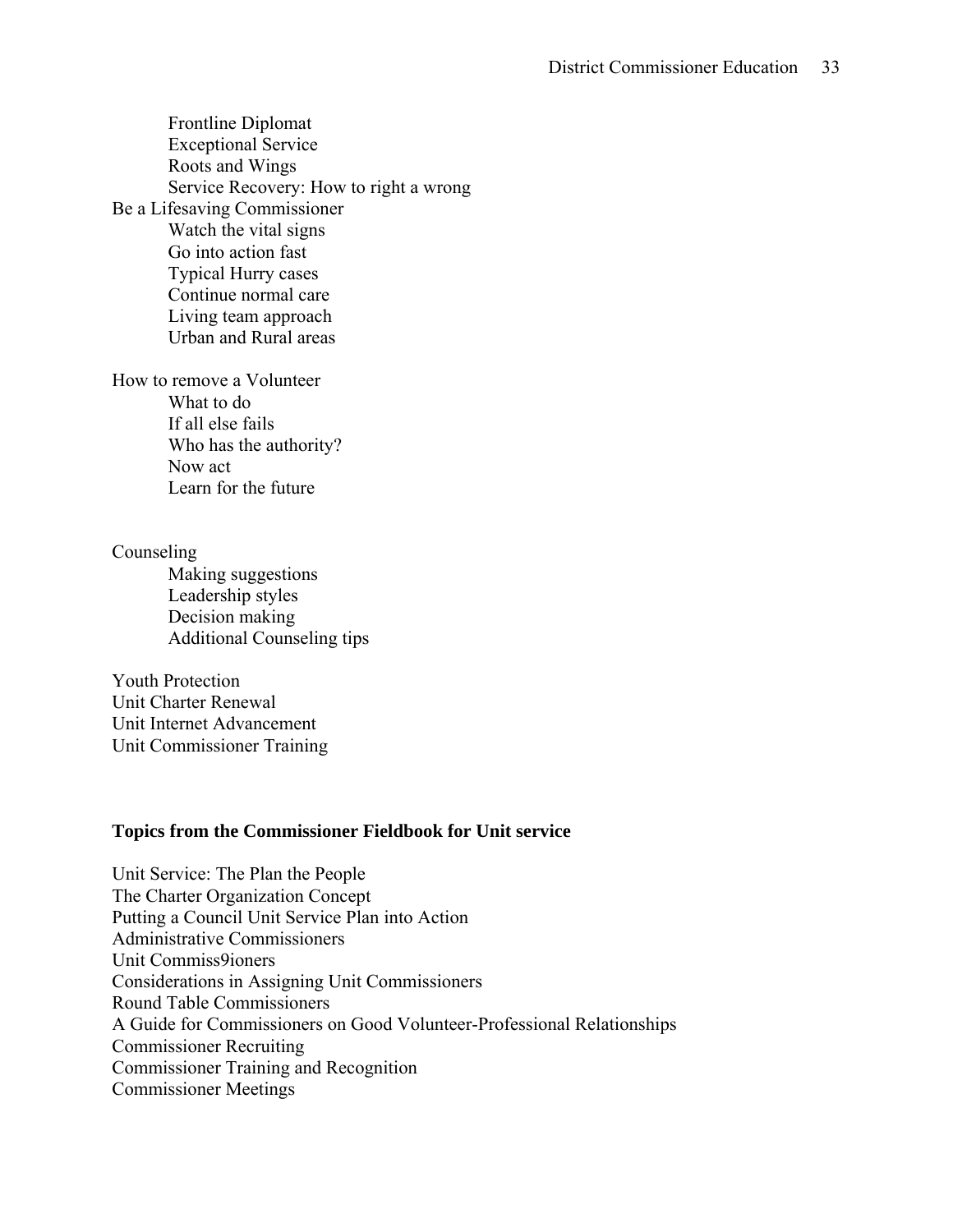Coaching Others Commissioner Evaluations Early Warning Signals The Annual Commissioner Service Plan Commissioner Life Saving How to Remove a Volunteer **Resources** Uniform, Badges and Awards